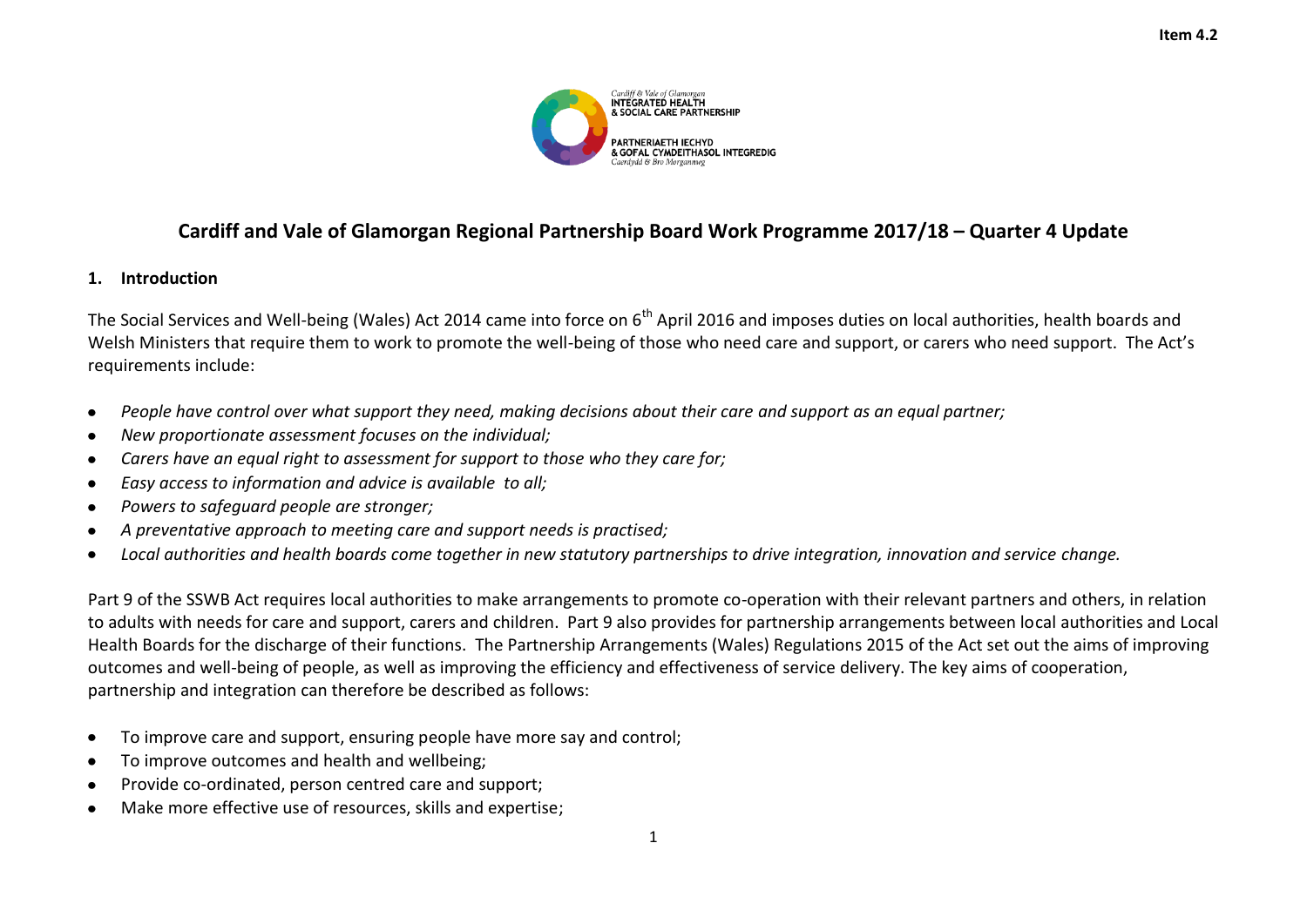## **2. Cardiff and Vale of Glamorgan's Governance and Delivery Arrangements**

The Cardiff and Vale of Glamorgan Regional Partnership Board (with support from a Strategic Leadership Group) provides the governance arrangements for overseeing the work of the Integrated Health & Social Care Partnership and ensuring delivery arrangements are in place to enable effective implementation of the Act on a regional basis. Progress monitoring against this Regional Work Programme is reported to the Board and the Senior Leadership Group for action as required.

The Board will primarily be responsible for overseeing delivery against the identified priorities set out in **Figure 1** which include:

- **Planning & Promoting Preventative Services** (including preparation of the Population Needs Assessment)
- **Locality Working** (including the preparation of Area Plans)
- **Home First and Patient Flow**
- **Integration** (in line with Part 9 of the SSWB Act Older people; People with learning disabilities, carers, Integrated Family Support Services, Children with complex needs due to disability or illness)
- **Joint Commissioning** (prioritising the establishment of pooled funds for care accommodation for older people, family support services and functions that will be exercised jointly as a result of a)
- **Welsh Community Care Information Solution**

In addition the Board will receive updates on other elements of the Act implementation which are being led by a Local Authority Regional Steering Group. This Group has been established to focus on the operational actions required to implement the Act and includes a number of work streams which have been developed in response to the requirements. Senior officers from Cardiff and the Vale of Glamorgan Councils have been allocated responsibility for making progress in these areas and will provide updates and escalation reports to the Board as required.

The work of the Integrated Health & Social Care Partnership will be driven by a virtual Integration team consisting of senior joint appointments and identified senior leads from statutory partners. Work will also be undertaken by this team to align funding across the Partnership to reduce duplication and maximise efficiencies to ensure successful outcomes are delivered.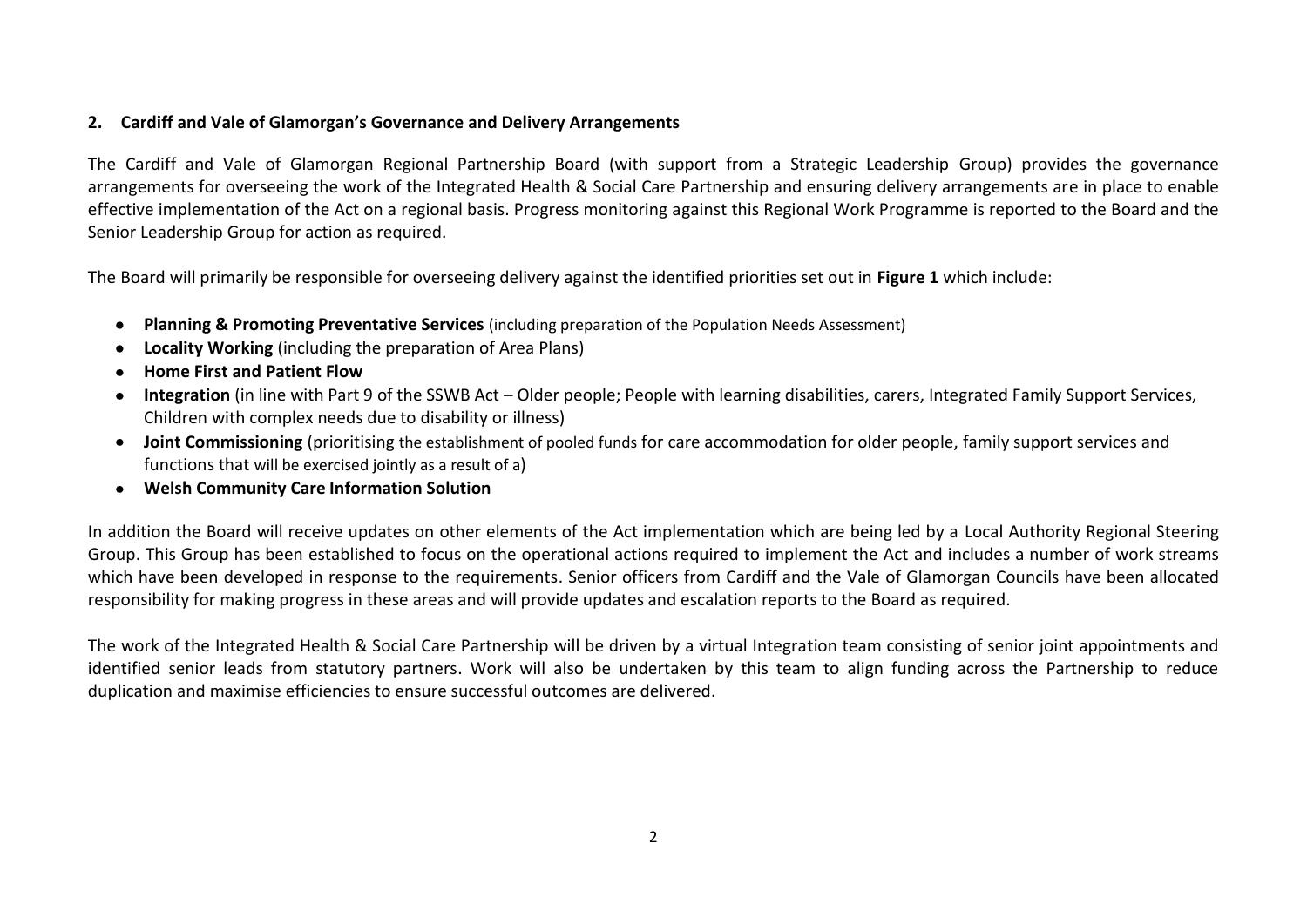

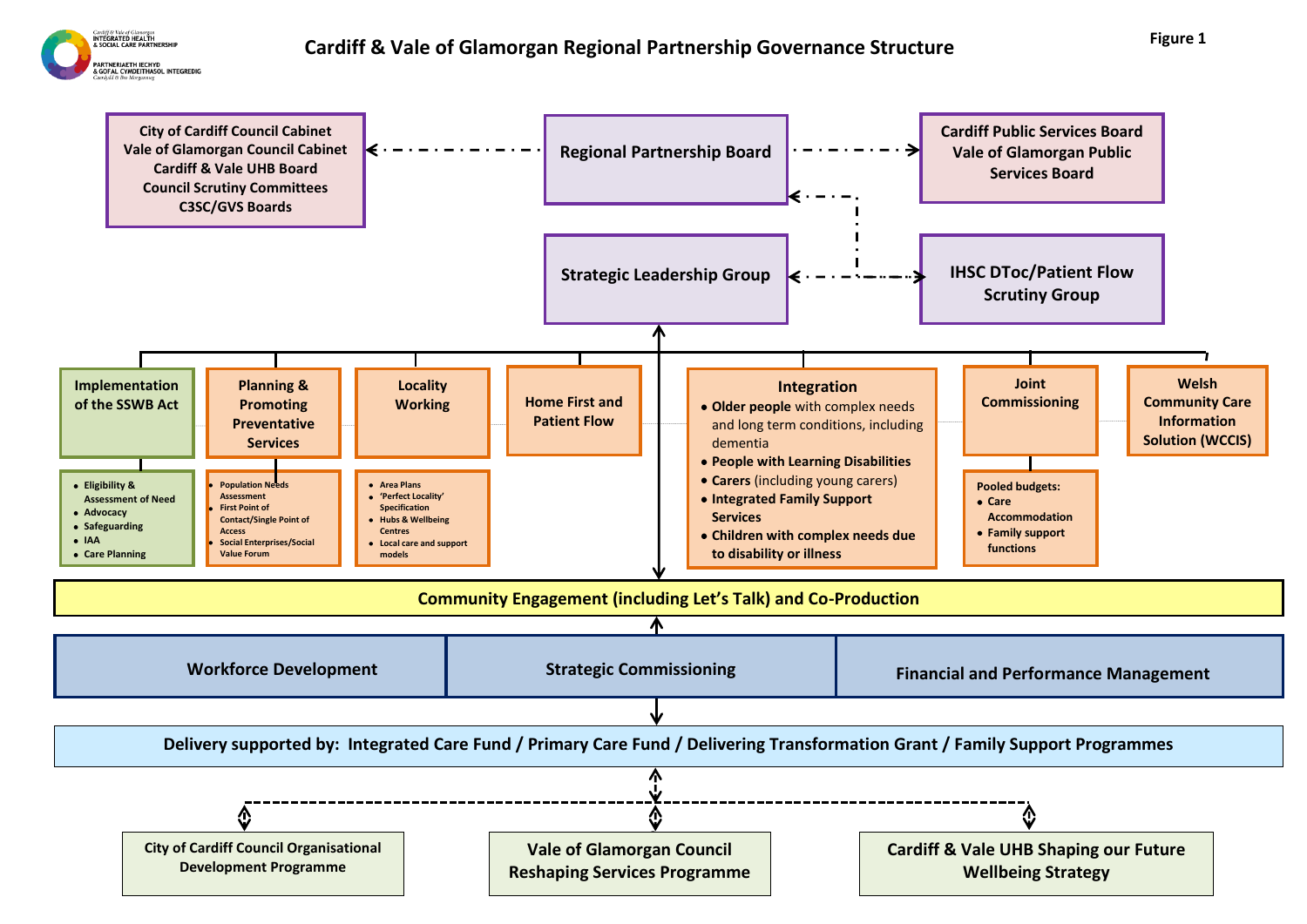## **Cardiff and Vale of Glamorgan Regional Partnership Board Work Programme 2017/18 Quarter 4 Update**

|     | Requirement/Partnership<br><b>Strategic Priority</b><br>1. Governance                                                                                                                                                                                                                                                                                                                                                                                                                                                                                                                                       |                                                                      | Time-<br>scale | Lead<br><b>Decision</b><br>body | Lead<br>Officer(s)                                                                              | <b>Quarterly Update</b>                                                                                                                                                                                                                                                                                                                                                                                                                                                                                                                                                                                                                                                                                                                                                                                                                                                                                                                                                                                                       | Funding/<br><b>Resource</b><br>Contrib-<br>utions | <b>RAG</b> |
|-----|-------------------------------------------------------------------------------------------------------------------------------------------------------------------------------------------------------------------------------------------------------------------------------------------------------------------------------------------------------------------------------------------------------------------------------------------------------------------------------------------------------------------------------------------------------------------------------------------------------------|----------------------------------------------------------------------|----------------|---------------------------------|-------------------------------------------------------------------------------------------------|-------------------------------------------------------------------------------------------------------------------------------------------------------------------------------------------------------------------------------------------------------------------------------------------------------------------------------------------------------------------------------------------------------------------------------------------------------------------------------------------------------------------------------------------------------------------------------------------------------------------------------------------------------------------------------------------------------------------------------------------------------------------------------------------------------------------------------------------------------------------------------------------------------------------------------------------------------------------------------------------------------------------------------|---------------------------------------------------|------------|
|     |                                                                                                                                                                                                                                                                                                                                                                                                                                                                                                                                                                                                             |                                                                      |                |                                 |                                                                                                 |                                                                                                                                                                                                                                                                                                                                                                                                                                                                                                                                                                                                                                                                                                                                                                                                                                                                                                                                                                                                                               |                                                   |            |
| 1.1 | Continue to provide<br>leadership and overview to<br>delivery of Part 9<br>requirements and the<br>integration of health and<br>social care in the priority<br>areas. To include:<br>Quarterly reviews of<br>progress to date<br>Ongoing review of<br>$\bullet$<br>effectiveness of<br>partnership working<br>through Board<br><b>Development Sessions</b><br>Continued<br>$\bullet$<br>development of<br>communication &<br>engagement<br>mechanisms / sharing<br>of best practice.<br>Positively promote<br>$\bullet$<br>required culture change<br>within partner<br>organisations and<br>reflect within | Part 9:<br>Partnership<br>Arrange-<br>ments<br>(Sections<br>166-169) | March<br>2018  | <b>RPB</b>                      | Assistant<br>Director-<br>Integrat-<br>ing Health<br>& Social<br>Care,<br>Cardiff &<br>Vale UHB | The Partnership continues to monitor progress via<br>quarterly update reports to the Regional Partnership<br>Board and the Strategic Leadership Group.<br>To date, two RPB Development workshops have taken<br>place in 17/18 have taken place with a focus upon<br>Preventative Interventions and workforce<br>development. The report of the Workforce Workshop<br>was considered at the February RPB and follow-up<br>actions will be included in the Work Programme for<br>2018/19.<br>Other workshops focusing upon Pooled Budgets,<br>Procurement and the development of the Area Plan<br>have also taken place to ensure communication and<br>wider engagement on key partnership priorities.<br>A quarterly newsletter on the work of the Partnership<br>has been widely circulated with the Spring, Summer<br>and Winter editions all being available on the IHSC<br>website. The latest Spring edition will be made<br>available following the May RPB Meeting.<br>RPB agendas have been focused on key partnership | *Core<br>$*$ ICF                                  | G          |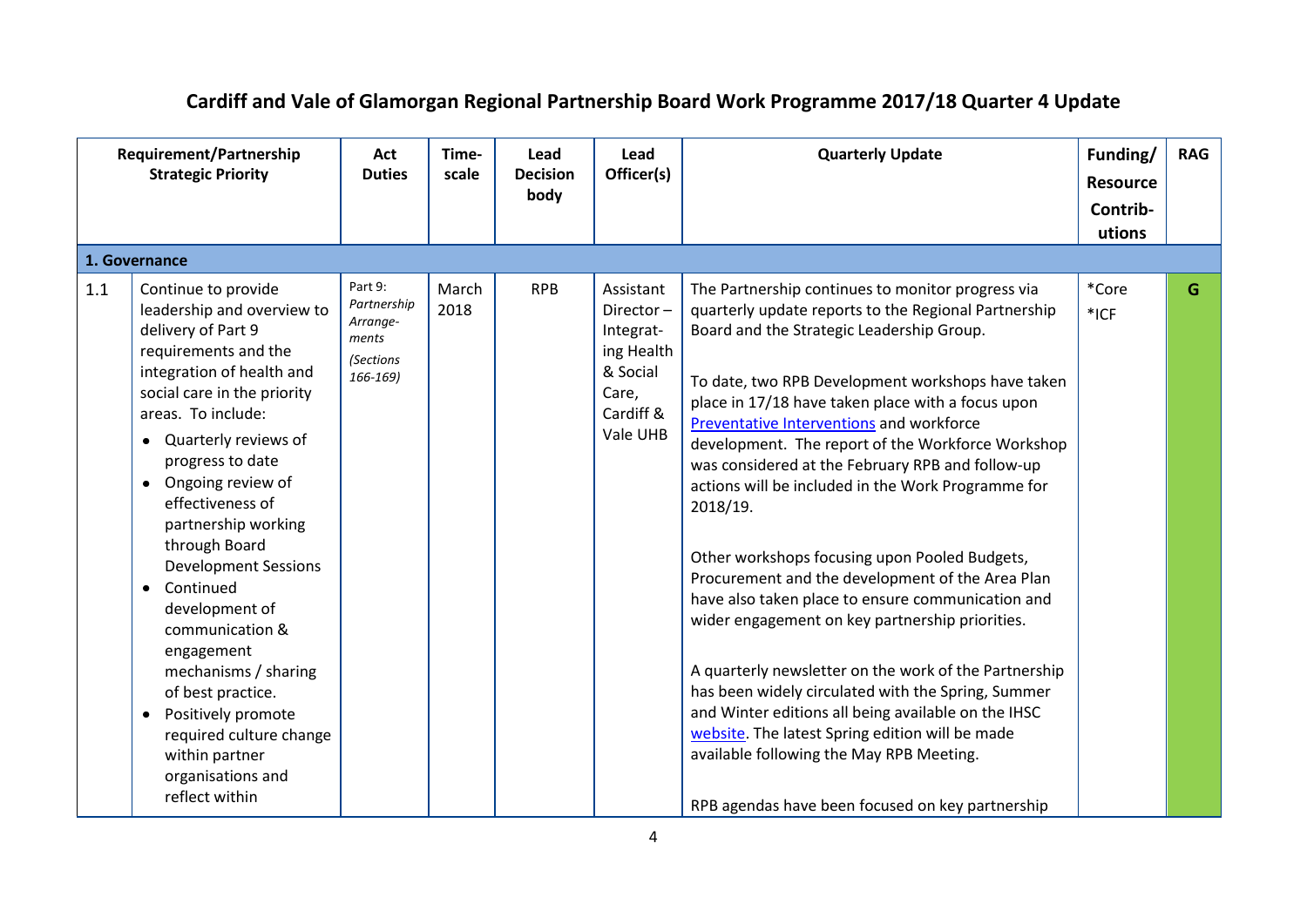|     | Requirement/Partnership<br><b>Strategic Priority</b>                                                                                                                                                                                                                                                                                | Act<br><b>Duties</b>                                                                                       | Time-<br>scale | Lead<br><b>Decision</b><br>body | Lead<br>Officer(s)                                                           | <b>Quarterly Update</b>                                                                                                                                                                                                                                                                                                                                                                                                                                                                                                                        | Funding/<br><b>Resource</b><br>Contrib-<br>utions | <b>RAG</b> |
|-----|-------------------------------------------------------------------------------------------------------------------------------------------------------------------------------------------------------------------------------------------------------------------------------------------------------------------------------------|------------------------------------------------------------------------------------------------------------|----------------|---------------------------------|------------------------------------------------------------------------------|------------------------------------------------------------------------------------------------------------------------------------------------------------------------------------------------------------------------------------------------------------------------------------------------------------------------------------------------------------------------------------------------------------------------------------------------------------------------------------------------------------------------------------------------|---------------------------------------------------|------------|
|     | organisational<br>corporate plans<br>Prioritise organisational<br>$\bullet$<br>change capacity to<br>accelerate integration<br>agenda.                                                                                                                                                                                              |                                                                                                            |                |                                 |                                                                              | priorities which in turn have helped to promote wider<br>cultural change and / or facilitate that available<br>capacity is focused upon accelerating change e.g. ICF<br>capital funding has been allocated to undertaking<br>baseline exercise on accommodation for Older People<br>which will inform future Housing / Accommodation<br>plans for the future.                                                                                                                                                                                  |                                                   |            |
|     | 2. Planning & Promoting Preventative Services                                                                                                                                                                                                                                                                                       |                                                                                                            |                |                                 |                                                                              |                                                                                                                                                                                                                                                                                                                                                                                                                                                                                                                                                |                                                   |            |
| 2.1 | Feedback to<br>$\bullet$<br>stakeholders/residents<br>who contributed to<br><b>PNA</b><br>Disseminate Findings of<br>$\bullet$<br>PNA to ensure the<br>assessment informs<br>service<br>changes/commissioning<br>Identify process for<br>ensuring assessment<br>kept 'live' and<br>information is<br>accessible to<br>stakeholders. | Part 2:<br>General<br>Functions &<br>Overarching<br><b>Duties</b><br>Section 14<br><b>Section</b><br>15(2) | May<br>2017    | <b>RPB</b>                      | Consult-<br>ant in<br>Public<br>Health<br>Medicine,<br>Cardiff &<br>Vale UHB | Following the publication of the PNA in March 2017<br>the PNA has been widely circulated and also made<br>available on the Partnership's website.<br>Those who were involved in the development of the<br>PNA were invited to the Area Plan Stakeholder<br>workshop in October 2017 to provide input into the<br>draft Plans.<br>As part of the Area Plan planning process other<br>responsible Partnership delivery mechanisms have<br>been contacted to remind them of the need to ensure<br>they are reflecting the PNA in future planning. | *Core                                             | G          |
| 2.2 | Develop an Area Plan for<br>the region to reflect the<br>findings of the PNA. The<br>Area Plan will also reflect:<br>• The Partnership's                                                                                                                                                                                            | Part 2:<br>General<br><b>Functions</b><br>&<br>Overarchin<br>g Duties                                      | March<br>2018  | RPB/SLG                         | Assistant<br>Director-<br>Integrat-<br>ing Health<br>& Social                | A pre-consultation workshop on the draft Area Plan<br>took place on 5 <sup>th</sup> October with an extensive range of<br>partners and stakeholders to inform the final draft.<br>Consultation took place between $23^{rd}$ October – $3^{rd}$                                                                                                                                                                                                                                                                                                 | *Core<br>$*$ ICF                                  | G          |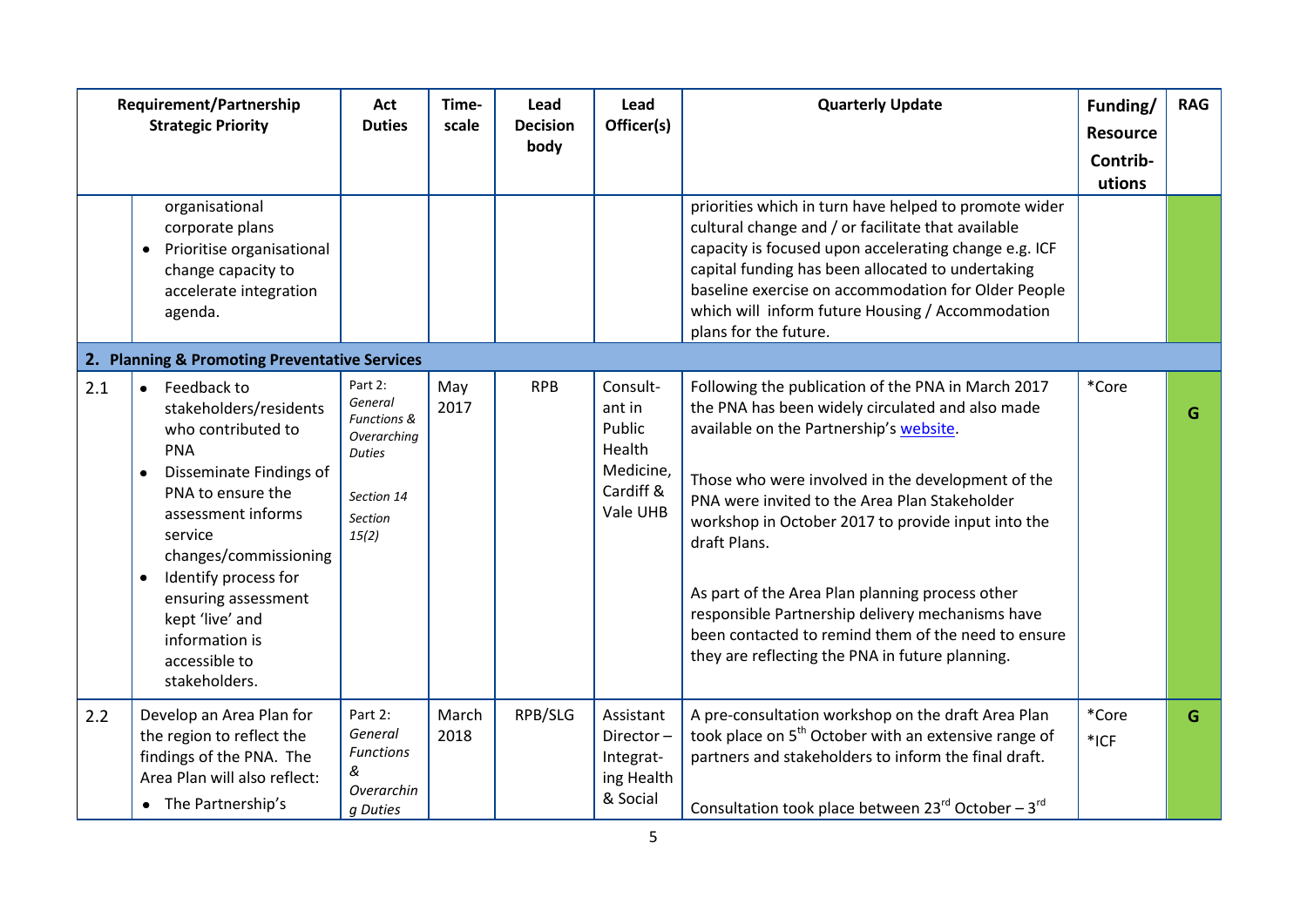|     | Requirement/Partnership<br><b>Strategic Priority</b>                                                                                                                                                                                                                                                                                                                                               |                                                                              | Time-<br>scale | Lead<br><b>Decision</b><br>body | Lead<br>Officer(s)                                                                                                                           | <b>Quarterly Update</b>                                                                                                                                                                                                                                                                                                                                                                                                                                                                                                                                                                                                                                  | Funding/<br><b>Resource</b><br>Contrib-<br>utions | <b>RAG</b> |
|-----|----------------------------------------------------------------------------------------------------------------------------------------------------------------------------------------------------------------------------------------------------------------------------------------------------------------------------------------------------------------------------------------------------|------------------------------------------------------------------------------|----------------|---------------------------------|----------------------------------------------------------------------------------------------------------------------------------------------|----------------------------------------------------------------------------------------------------------------------------------------------------------------------------------------------------------------------------------------------------------------------------------------------------------------------------------------------------------------------------------------------------------------------------------------------------------------------------------------------------------------------------------------------------------------------------------------------------------------------------------------------------------|---------------------------------------------------|------------|
|     | Locality approach to<br>focus on<br>neighbourhoods/<br>Clusters<br>The Partnership's<br>'Perfect Locality'<br>Specification<br>Alignment with the<br><b>Public Service Boards</b><br>Well-being Plans.                                                                                                                                                                                             | Section 14<br><b>Section</b><br>15(2)                                        |                |                                 | Care,<br>Cardiff &<br>Vale<br>UHB/<br>Consult-<br>ant in<br>Public<br>Health<br>Medicine,<br>Cardiff<br>and Vale<br>Public<br>Health<br>Team | December and over 115 comments were received.<br>Links were established with the Public Service Board<br>consultations on the Well-being Plans to ensure<br>alignment where possible.<br>Following approval by the RPB on $1st$ February the<br>Area Plan and Action Plan was considered and<br>approved by the Cabinets of Cardiff and Vale of<br>Glamorgan Councils and the UHB Board.<br>The Area Plan and Action Plan have now been<br>submitted to Welsh Government in line with statutory<br>Guidance.                                                                                                                                             |                                                   |            |
| 2.3 | Continued development of<br>a First Point of Contact<br>(FPoC) for Preventative<br>Services across Cardiff and<br>Vale of Glamorgan<br>• ICF Baseline indicators<br>to be revised following<br>review of 2016-17 full<br>year performance<br>Working across health and<br>social care<br>Find effective ways of<br>$\bullet$<br>delivering alongside<br>primary care (GP<br>surgeries/primary care | Part 2:<br>General<br><b>Functions &amp;</b><br>Overarching<br><b>Duties</b> | March<br>2017  | SLG/RPB                         | Assistant<br>Director,<br>Commun-<br>ities &<br>Housing,<br>Cardiff<br>Council                                                               | ICF baseline indicators have been reviewed for 2017-<br>18 following consideration of overall performance in<br>2016-17. At the end of Quarter 4, the FPOC<br>demonstrated the following performance:<br>4,723 home visits had been undertaken<br>(Baseline target = 3,800)<br>£4.01m additional income had been accessed for<br>$\sim$<br>citizens (Baseline target: £4m)<br>3,804 interventions had been provided (Baseline<br>target: 2,000)<br>The FPOC had received 27,887 calls (Baseline<br>$target = 28,000$<br>The FPOC had provided services for 2,314 new<br>cases (Baseline target = 3,000)<br>98% of people felt that the FPOC had improved | *Core<br>$*$ ICF                                  | G          |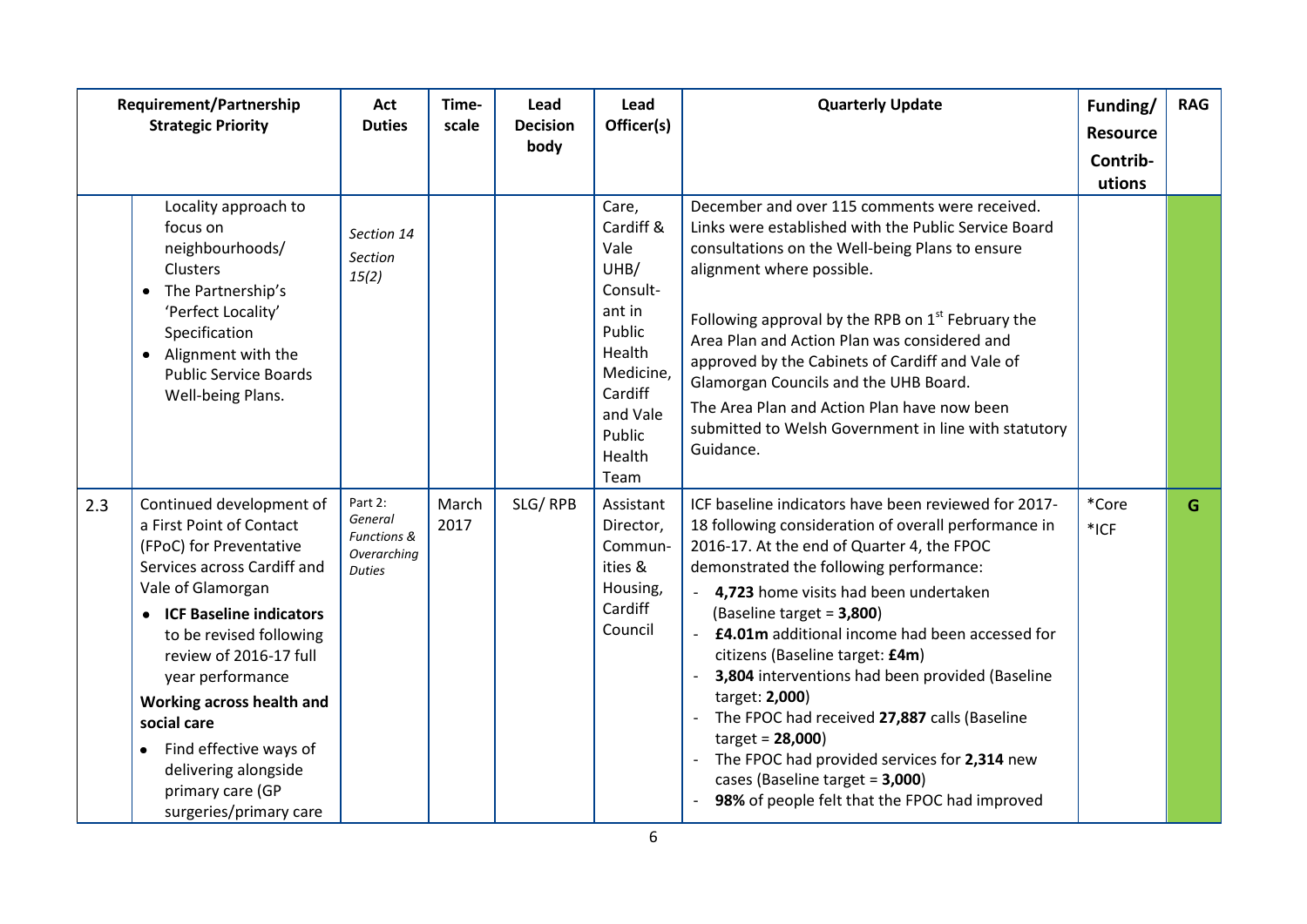|     | Requirement/Partnership<br><b>Strategic Priority</b>                                                                                                                                                                                                                                                                                                                                                                      | Act<br><b>Duties</b>                         | Time-<br>scale | Lead<br><b>Decision</b><br>body | Lead<br>Officer(s) | <b>Quarterly Update</b>                                                                                                                                                                                                                                                                                                                                                                                                                                                                                                                                                                                                                                                                                                                                                                                                                                                                                                                                                                                                                                                                                                                 | Funding/<br><b>Resource</b><br>Contrib- | <b>RAG</b> |
|-----|---------------------------------------------------------------------------------------------------------------------------------------------------------------------------------------------------------------------------------------------------------------------------------------------------------------------------------------------------------------------------------------------------------------------------|----------------------------------------------|----------------|---------------------------------|--------------------|-----------------------------------------------------------------------------------------------------------------------------------------------------------------------------------------------------------------------------------------------------------------------------------------------------------------------------------------------------------------------------------------------------------------------------------------------------------------------------------------------------------------------------------------------------------------------------------------------------------------------------------------------------------------------------------------------------------------------------------------------------------------------------------------------------------------------------------------------------------------------------------------------------------------------------------------------------------------------------------------------------------------------------------------------------------------------------------------------------------------------------------------|-----------------------------------------|------------|
|     | nurses for older people<br>nurses) and/or<br>embedding effective<br>referral pathways<br>Run clinical services at<br>$\bullet$<br>Sandown Court and<br>Brentwood Court in co-<br>operation with primary<br>care<br>Share learning from<br>Health across sectors,<br>including the private<br>sector, to protect and<br>inform the public (eg<br>slips, trips and falls;<br>dementia best practice)<br>See Section 3 below |                                              |                |                                 |                    | their quality of life (Baseline target = 85%).<br>Currently, the First Point of Contact Service is<br>addressing 73% of new cases received directly<br>without the need for onward referral to adult social<br>services. The strategy of using generic call handling<br>with a broad knowledge of wellbeing services is<br>improving access and providing a timely, more holistic<br>response to citizens.<br>The RPB Development Workshop on Preventative<br>Interventions highlighted a number of actions which<br>should be progressed. This included an agreed<br>intention to enhance and facilitate information<br>sharing between partners working in primary care. A<br>baseline exercise to understand the current situation<br>has been implemented with further actions being<br>noted in Section 5.11 below.<br>In the meantime, discussions are underway to<br>consider a Target Operating Model which would<br>further develop Cardiff's First Point of Contact and<br>Vale's Single Point of Access models across the region.<br>Building work is now complete within Sandown Court<br>and services have been initiated. | utions                                  |            |
| 2.4 | Continued development of<br>a Single Point of Access                                                                                                                                                                                                                                                                                                                                                                      | Part 2:<br>General<br><b>Functions &amp;</b> | March<br>2018  | SLG/RPB                         | Head of<br>Adult   | ICF baseline indicators were reviewed for 2017-18<br>following consideration of overall performance in                                                                                                                                                                                                                                                                                                                                                                                                                                                                                                                                                                                                                                                                                                                                                                                                                                                                                                                                                                                                                                  | *Core<br>$*$ ICF                        | G.         |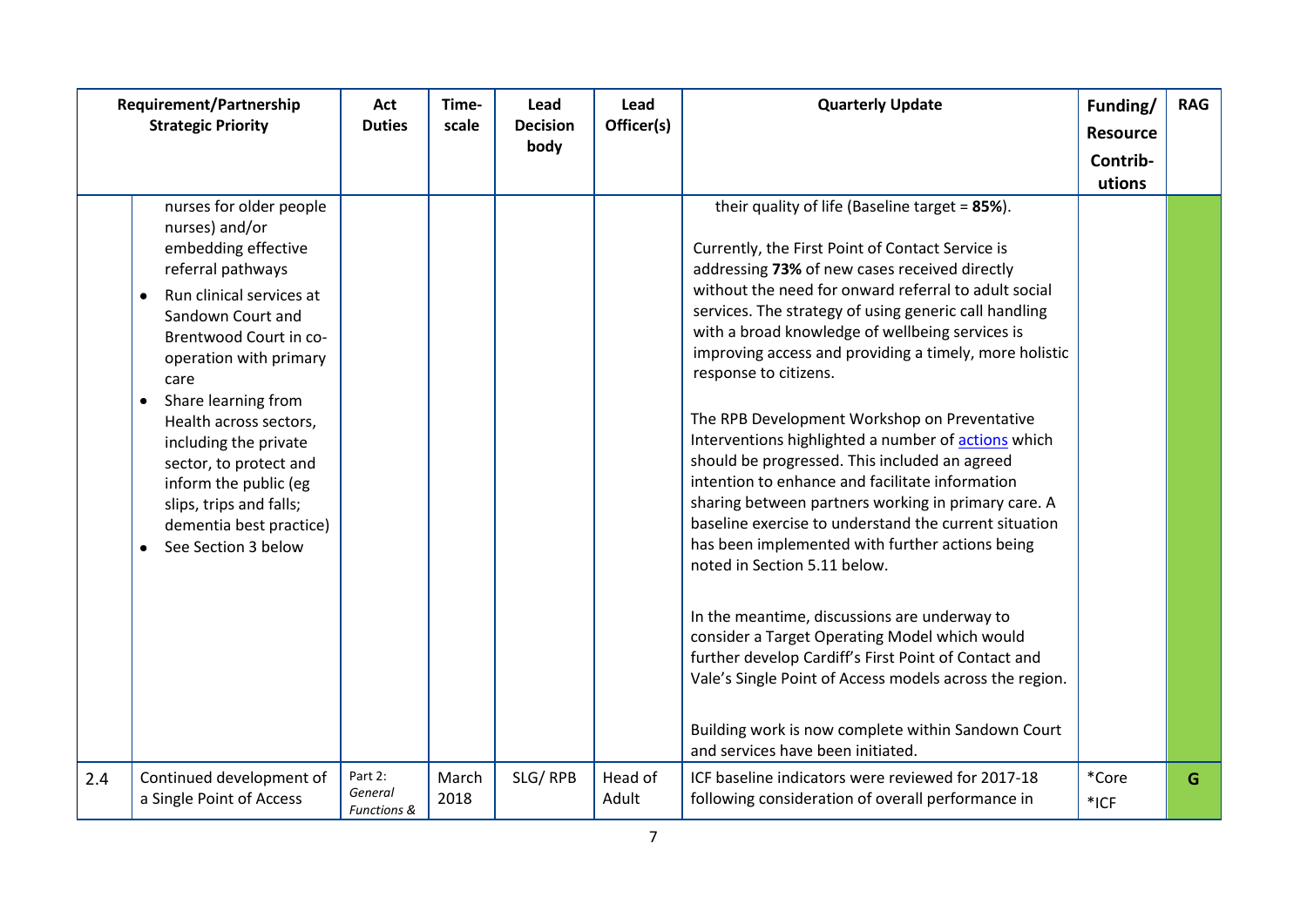|     | <b>Requirement/Partnership</b><br><b>Strategic Priority</b>                                                                                                                                                                                                                                                                                                                                                                                                                                                                                                        | Act<br><b>Duties</b>         | Time-<br>scale | Lead<br><b>Decision</b><br>body | Lead<br>Officer(s)                                                        | <b>Quarterly Update</b>                                                                                                                                                                                                                                                                                                                                                                                                                                                                                                                                                                                                                                                                                                                                                                                                                                                                                                                                                                                                                                                                             | Funding/<br><b>Resource</b><br>Contrib-<br>utions | <b>RAG</b>   |
|-----|--------------------------------------------------------------------------------------------------------------------------------------------------------------------------------------------------------------------------------------------------------------------------------------------------------------------------------------------------------------------------------------------------------------------------------------------------------------------------------------------------------------------------------------------------------------------|------------------------------|----------------|---------------------------------|---------------------------------------------------------------------------|-----------------------------------------------------------------------------------------------------------------------------------------------------------------------------------------------------------------------------------------------------------------------------------------------------------------------------------------------------------------------------------------------------------------------------------------------------------------------------------------------------------------------------------------------------------------------------------------------------------------------------------------------------------------------------------------------------------------------------------------------------------------------------------------------------------------------------------------------------------------------------------------------------------------------------------------------------------------------------------------------------------------------------------------------------------------------------------------------------|---------------------------------------------------|--------------|
|     | (SPoA) for Adult<br><b>Community Health (NHS)</b><br>and Social Care Services for<br>the Cardiff and Vale<br>Region.<br>• ICF Baseline indicators<br>to be revised following<br>review of 2016-17 full<br>year performance.<br>Increase number of<br>$\bullet$<br>services coming<br>through the Customer<br><b>Contact Centre to</b><br>include:<br>-Western Vale, NW<br>Cardiff and South and<br><b>East Treatment Rooms;</b><br>Cardiff Podiatry; Cardiff<br>CRT; Cardiff ECAS and<br>Day Hospital.<br>Complete<br>$\bullet$<br>recruitment of vacant<br>posts. | Overarching<br><b>Duties</b> |                |                                 | Services/<br>Locality<br>Manager,<br>Vale of<br>Glam-<br>organ<br>Council | 2016-17.<br>At the end of Quarter 4, the SPOA demonstrated the<br>following performance:<br>7,202 triage team referrals had been received<br>(Baseline target = 7,000)<br>68% of referrals had been referrals had been<br>$\overline{\phantom{a}}$<br>resolved directly with no onward referral to adult<br>services (Baseline target: 60%)<br>513 hospital discharges had been facilitated.<br>$\blacksquare$<br>(Baseline target: 400).<br>Of the 68% of calls resolved within SPOA, 49% are<br>resolved without referral to the Intake and<br>Assessment team. The strategy of using generic call<br>handling with a broad knowledge of wellbeing<br>services (housing, environmental health, etc) is<br>improving access and providing a more timely, holistic<br>response to citizens.<br>The SPOA now processes requests for both Cardiff<br>Podiatry services and Cardiff ECAS referrals.<br>Discussions are underway to consider a Target<br>Operating Model which would further develop<br>Cardiff's First Point of Contact and Vale's Single Point<br>of Access models across the region. |                                                   |              |
| 2.5 | Continue to further                                                                                                                                                                                                                                                                                                                                                                                                                                                                                                                                                | Part 2:                      | March          | Regional                        | Operation                                                                 | The Regional Implementation Group has been                                                                                                                                                                                                                                                                                                                                                                                                                                                                                                                                                                                                                                                                                                                                                                                                                                                                                                                                                                                                                                                          | *Core                                             | $\mathbf{A}$ |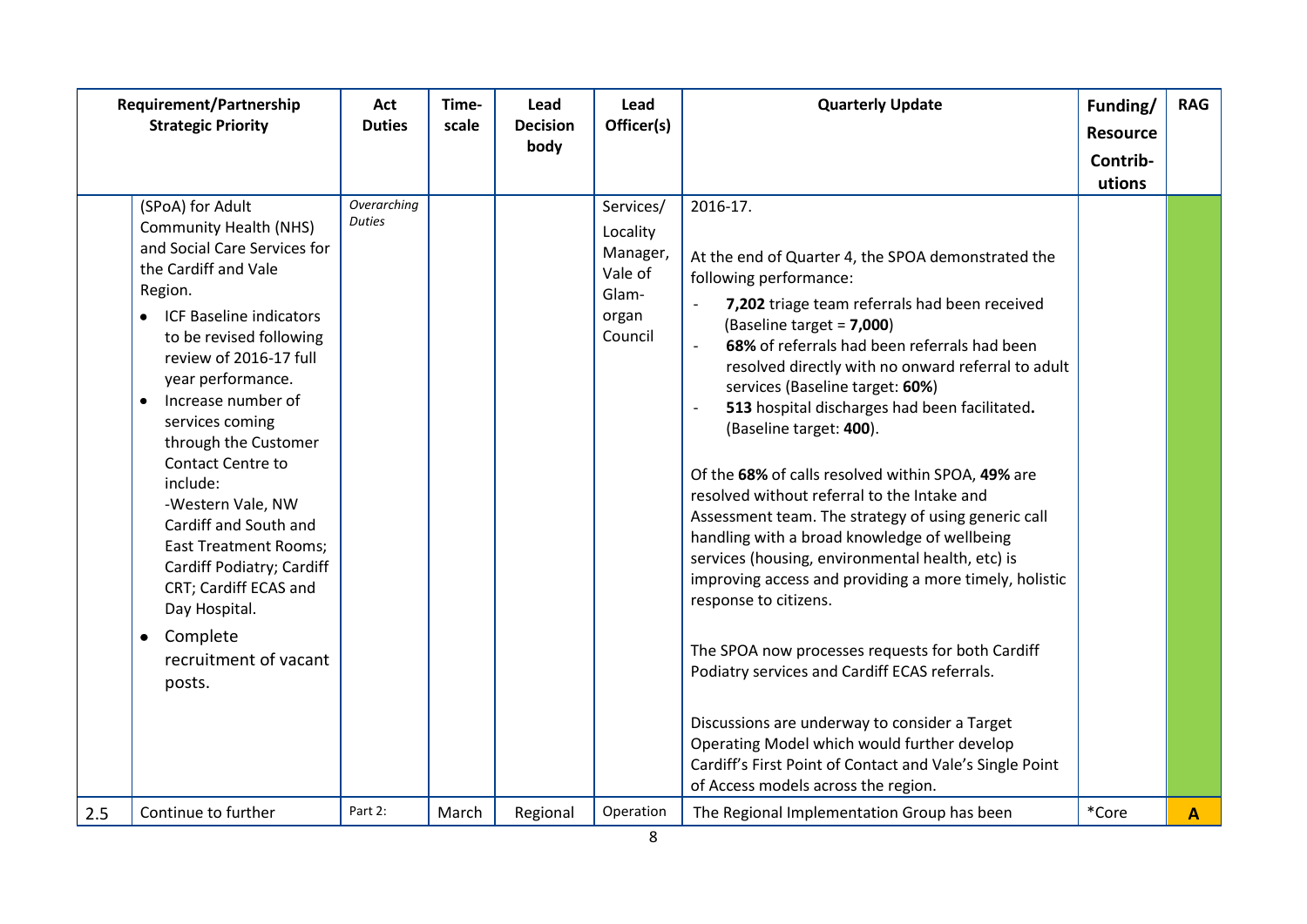|     | <b>Requirement/Partnership</b><br><b>Strategic Priority</b>                                                                                                                                                                                                                                                                         | Act<br><b>Duties</b>                                                         | Time-<br>scale | Lead<br><b>Decision</b><br>body                                  | Lead<br>Officer(s)                                                                                                              | <b>Quarterly Update</b>                                                                                                                                                                                                                                                                                                                                                                                                                                                                                                                                                                                                                                                                                                                                                                                                                                                                                                                                                                                                                                                                                                                                                                         | Funding/<br><b>Resource</b><br>Contrib-<br>utions | <b>RAG</b> |
|-----|-------------------------------------------------------------------------------------------------------------------------------------------------------------------------------------------------------------------------------------------------------------------------------------------------------------------------------------|------------------------------------------------------------------------------|----------------|------------------------------------------------------------------|---------------------------------------------------------------------------------------------------------------------------------|-------------------------------------------------------------------------------------------------------------------------------------------------------------------------------------------------------------------------------------------------------------------------------------------------------------------------------------------------------------------------------------------------------------------------------------------------------------------------------------------------------------------------------------------------------------------------------------------------------------------------------------------------------------------------------------------------------------------------------------------------------------------------------------------------------------------------------------------------------------------------------------------------------------------------------------------------------------------------------------------------------------------------------------------------------------------------------------------------------------------------------------------------------------------------------------------------|---------------------------------------------------|------------|
|     | develop DEWIS as a central<br>information point and<br>signposting tool. To<br>include:<br><b>Awareness raising</b><br>$\bullet$<br>across public and<br>organisations<br>Review and update<br>$\bullet$<br>records within the<br>database<br>Develop sustainable<br>$\bullet$<br>mechanism to<br>maintain up-to-date<br>resources. | General<br><b>Functions &amp;</b><br>Overarching<br><b>Duties</b>            | 2018           | Steering<br>$Group-$<br>Sustainable<br>Social<br><b>Services</b> | al Manager<br>- Prevent-<br>ative<br>Services,<br>Cardiff<br>Council/<br>Head of<br>Service,<br>Vale of<br>Glamorgan<br>Council | replaced with an Editors Group. Its purpose is for<br>Editors who frequently use the system to meet and<br>discuss any issues and set up systems to ensure the<br>smooth and consistent running of DEWIS. They will<br>now meet on a monthly basis in the hope that this<br>group will grow as more editors are found. This will<br>be supported by the DEWIS Administrator at the Local<br>Government Data Unit, when required.<br>There are currently 1,440 records on DEWIS for<br>the region currently.<br>Training to frontline staff within the local<br>$\bullet$<br>authorities is ongoing.<br>Expired resources that are listed in a category that<br>currently does not have an editor have been sent<br>to main Editors in the hope they can help with this<br>timely task to alleviate the pressure on the Vale<br>and Cardiff FIS in the absence of the DEWIS<br>Coordinator.<br>A national launch will take place at the Royal<br>Welsh show 23-29 July 2018 and aim to double<br>the number of resources to 10,000 for the launch.<br>A work stream has been launched to focus<br>specifically on DEWIS in the coming to year to<br>focus on its development and sustainability. | *DTG<br>*ICF                                      |            |
| 2.6 | *NEW ACTION* - Build<br>upon the youth<br>engagement work that is<br>underway currently<br>through education and                                                                                                                                                                                                                    | Part 2:<br>General<br><b>Functions &amp;</b><br>Overarching<br><b>Duties</b> | March<br>2018  | Regional<br>Partnership<br>Board.                                | Assistant<br>Director-<br>Children's<br>Services,<br>Cardiff<br>Council                                                         | The RPB Development Workshop on Preventative<br>Interventions agreed to consider the development of<br>a workshop to focus on how benefits of working with<br>the Third Sector in relation to Children and Young<br>People might be explored.                                                                                                                                                                                                                                                                                                                                                                                                                                                                                                                                                                                                                                                                                                                                                                                                                                                                                                                                                   | *Core                                             | G          |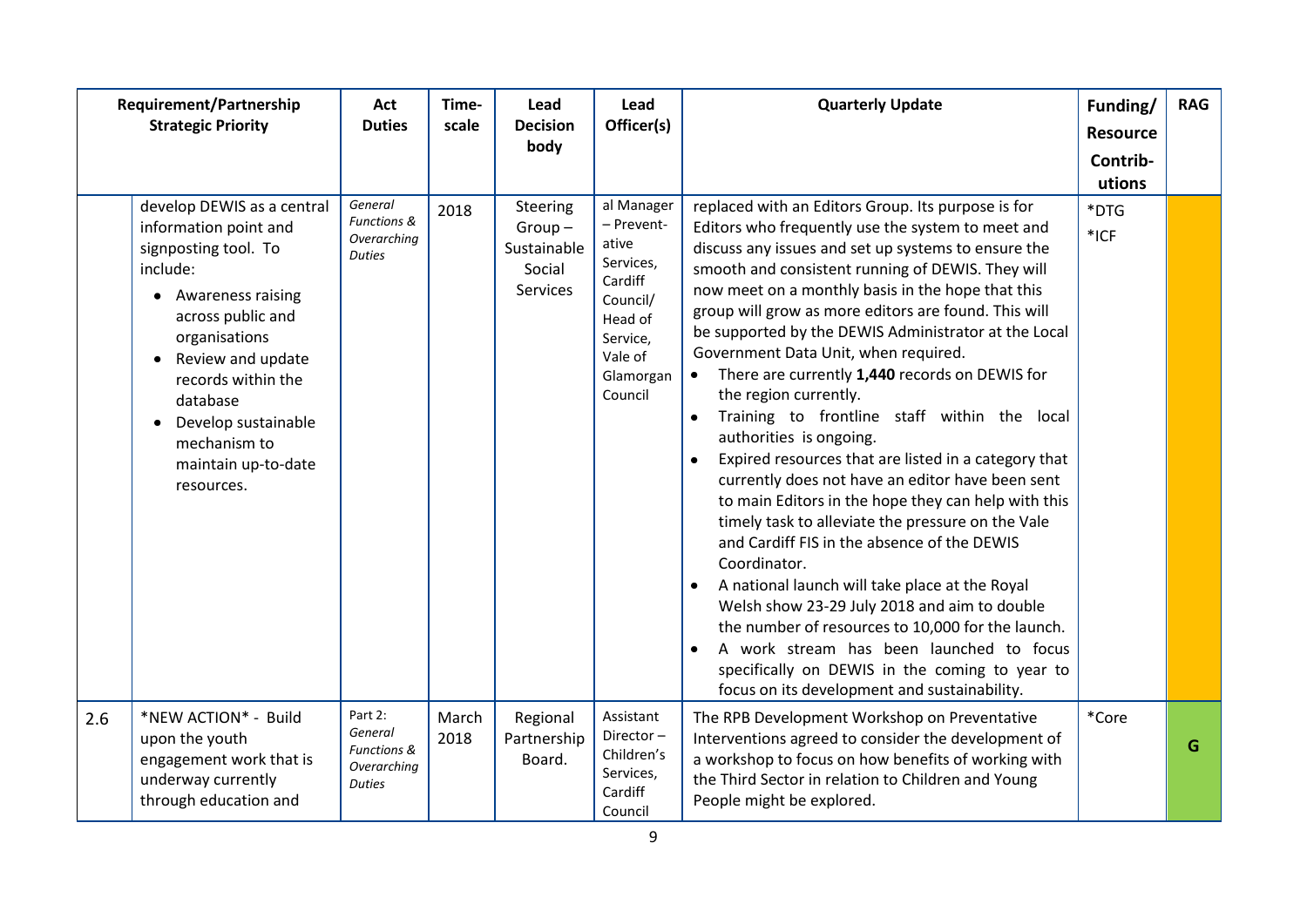|     | <b>Requirement/Partnership</b><br><b>Strategic Priority</b>                                                                                                                                                                                                                                                                              | Act<br><b>Duties</b>                                              | Time-<br>scale | Lead<br><b>Decision</b><br>body | Lead<br>Officer(s)                                                                                                  | <b>Quarterly Update</b>                                                                                                                                                                                                                                                                                                                                                                                                                                                                                                                                                                                                                             | Funding/<br><b>Resource</b><br>Contrib-<br>utions | <b>RAG</b> |
|-----|------------------------------------------------------------------------------------------------------------------------------------------------------------------------------------------------------------------------------------------------------------------------------------------------------------------------------------------|-------------------------------------------------------------------|----------------|---------------------------------|---------------------------------------------------------------------------------------------------------------------|-----------------------------------------------------------------------------------------------------------------------------------------------------------------------------------------------------------------------------------------------------------------------------------------------------------------------------------------------------------------------------------------------------------------------------------------------------------------------------------------------------------------------------------------------------------------------------------------------------------------------------------------------------|---------------------------------------------------|------------|
|     | community hubs, exploring<br>the benefit of wider<br>discussion with Third<br>Sector partners for<br>extending preventative<br>services for children and<br>young people with complex<br>needs.                                                                                                                                          |                                                                   |                |                                 | and Head<br>of Service,<br>Vale of<br>Glamorgan<br>Council                                                          | Young People continue to be involved in the<br>commissioning of new services - examples include<br>the contribution of the 'Young Commissioners' in<br>supporting the future development of Families First<br>services.<br>The Children with Complex Needs service<br>incorporates an Independent Living Skills project run<br>by Third Sector providers. The project incorporates 1-<br>1 and group activities for young people to embed<br>skills which will enable to them to live in and access<br>their community independently.                                                                                                               |                                                   |            |
|     | <b>3. Locality Working</b>                                                                                                                                                                                                                                                                                                               |                                                                   |                |                                 |                                                                                                                     |                                                                                                                                                                                                                                                                                                                                                                                                                                                                                                                                                                                                                                                     |                                                   |            |
| 3.1 | Further develop the<br>delivery of a 'Perfect<br>Locality' approach to<br>include:<br>Respond to<br>$\bullet$<br>specification via the<br>Area Plan and<br>encourage increased<br>emphasis on home first<br>approach, reablement<br>and alternative<br>accommodation<br>options within the<br>community<br>Submit Strategic<br>$\bullet$ | Part 2:<br>General<br>Functions &<br>Overarching<br><b>Duties</b> | March<br>2018  | SLG/RPB                         | Director<br>of Public<br>Health /<br><b>Director</b><br>of<br>Strategy<br>and<br>Planning,<br>Cardiff &<br>Vale UHB | Locality working has been incorporated into the<br>UHB's Transformation Programme. Examples of<br>initiatives being taken forward include:<br>Development of a collaborative resource<br>$\bullet$<br>(mental health practitioners and third sector)<br>to address unmet need around moderate<br>depression in Cardiff East<br>Moving Paediatric Phlebotomy into the<br>community instead of in secondary care -<br>commencing with a pilot in one cluster.<br>Exploring demand management for GPs using<br>the principles used in transformation of local<br>authority first point of contact services.<br>The SOFW: In Our Community Programme is | *Core<br>*ICF                                     | A          |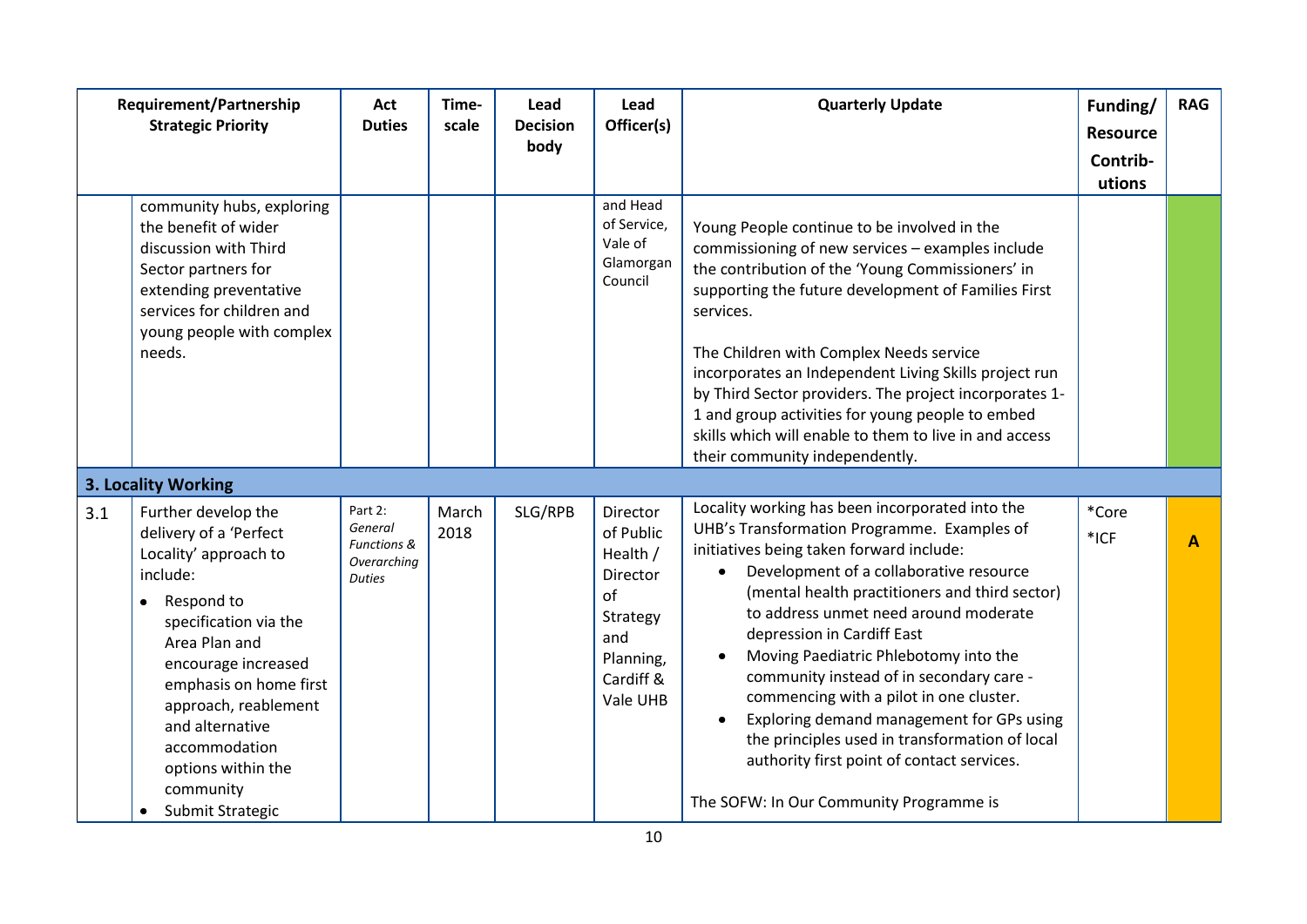|     | Requirement/Partnership<br><b>Strategic Priority</b>                                                                                                                                                                                                                                                                                          | Act<br><b>Duties</b>                                              | Time-<br>scale | Lead<br><b>Decision</b><br>body | Lead<br>Officer(s)                                                                                                                   | <b>Quarterly Update</b>                                                                                                                                                                                                                                                                                                                                                                                                                                                                                                                                                                                                                                                                                                            | Funding/<br><b>Resource</b><br>Contrib-<br>utions | <b>RAG</b> |
|-----|-----------------------------------------------------------------------------------------------------------------------------------------------------------------------------------------------------------------------------------------------------------------------------------------------------------------------------------------------|-------------------------------------------------------------------|----------------|---------------------------------|--------------------------------------------------------------------------------------------------------------------------------------|------------------------------------------------------------------------------------------------------------------------------------------------------------------------------------------------------------------------------------------------------------------------------------------------------------------------------------------------------------------------------------------------------------------------------------------------------------------------------------------------------------------------------------------------------------------------------------------------------------------------------------------------------------------------------------------------------------------------------------|---------------------------------------------------|------------|
|     | <b>Programme Business</b><br>Case for Health &<br><b>Wellbeing Centres and</b><br>well-being hubs;<br>Submit relevant project<br>business cases for<br>specific hubs                                                                                                                                                                          |                                                                   |                |                                 |                                                                                                                                      | progressing:<br>• Key pieces of work to be completed include:-<br>setting target outcomes for the programme;<br>service and revenue modelling for the first<br>tranche projects (H&WC@CRI,<br>WH@ParkView, WH@Maelfa, WH@Penarth;<br>and<br>outpatient modelling exercise to support shift<br>from hospital into the community<br>• The SLG received a Programme Business Case<br>Summary report on current progress in May 2018.<br>The Programme Business Case is being developed<br>currently for submission to Welsh Government by<br>end July 2018. A number of key risks have been<br>identified including availability of funding, capacity<br>and timescales and actions have been undertaken<br>in a bid to address them. |                                                   |            |
| 3.2 | Further develop a locality<br>working pilot in Cardiff<br>(Llanishen) to develop a<br>social care and support<br>strategy focussed on older<br>person hubs and trialling a<br>new model for<br>commissioning domiciliary<br>care. To include:<br><b>Future Housing Strategy</b><br>Review the current<br>$\bullet$<br>housing list and assess | Part 2:<br>General<br>Functions &<br>Overarching<br><b>Duties</b> | March<br>2017  | SLG/RPB                         | Assistant<br>Director,<br>Adult<br>Services /<br>Assistant<br>Director,<br>Housing<br>and<br>Commun-<br>ities,<br>Cardiff<br>Council | Despite significant efforts, the Locality Care pilot<br>$\bullet$<br>project has been closed due to the lack of service<br>uptake by potential clients. A project closure<br>report has been considered by the ICF Programme<br>Board to ensure lessons learned are shared and<br>various short term projects were approved by the<br>SLG to ensure full utilisation of the funding.<br>A project group is undertaking a review of the<br>$\bullet$<br>local housing market across all tenures in Cardiff<br>and the Vale of Glamorgan for people aged 50<br>years and above. A research report considering<br>future need for housing with care and care ready                                                                    | *Core<br>$*$ ICF                                  | A          |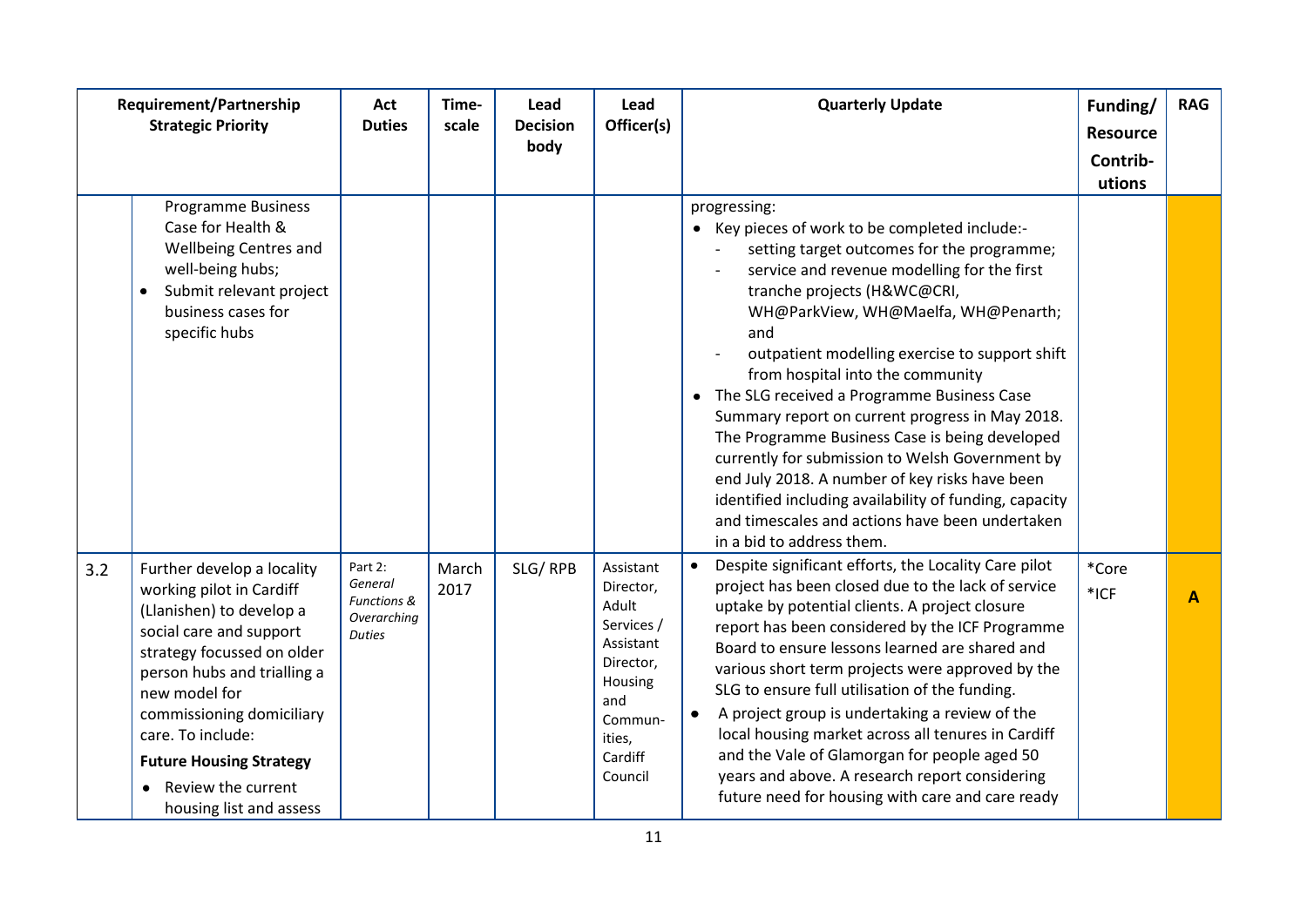| Requirement/Partnership<br><b>Strategic Priority</b>                                                                                                                                                                                                                                                                                                                                                                                                                                                                                                                                                                                                                                             | Act<br><b>Duties</b> | Time-<br>scale | Lead<br><b>Decision</b> | Lead<br>Officer(s) | <b>Quarterly Update</b>                                                                                                                                                                                                                                                                                                                                                                                                                                                                                                                                                                                                                                                                                                                                                                                                                                                                                                                                                                                                                                                                                                                                                                                                                                                                                                                                       | Funding/<br><b>Resource</b> | <b>RAG</b> |
|--------------------------------------------------------------------------------------------------------------------------------------------------------------------------------------------------------------------------------------------------------------------------------------------------------------------------------------------------------------------------------------------------------------------------------------------------------------------------------------------------------------------------------------------------------------------------------------------------------------------------------------------------------------------------------------------------|----------------------|----------------|-------------------------|--------------------|---------------------------------------------------------------------------------------------------------------------------------------------------------------------------------------------------------------------------------------------------------------------------------------------------------------------------------------------------------------------------------------------------------------------------------------------------------------------------------------------------------------------------------------------------------------------------------------------------------------------------------------------------------------------------------------------------------------------------------------------------------------------------------------------------------------------------------------------------------------------------------------------------------------------------------------------------------------------------------------------------------------------------------------------------------------------------------------------------------------------------------------------------------------------------------------------------------------------------------------------------------------------------------------------------------------------------------------------------------------|-----------------------------|------------|
|                                                                                                                                                                                                                                                                                                                                                                                                                                                                                                                                                                                                                                                                                                  |                      |                | body                    |                    |                                                                                                                                                                                                                                                                                                                                                                                                                                                                                                                                                                                                                                                                                                                                                                                                                                                                                                                                                                                                                                                                                                                                                                                                                                                                                                                                                               | Contrib-                    |            |
|                                                                                                                                                                                                                                                                                                                                                                                                                                                                                                                                                                                                                                                                                                  |                      |                |                         |                    |                                                                                                                                                                                                                                                                                                                                                                                                                                                                                                                                                                                                                                                                                                                                                                                                                                                                                                                                                                                                                                                                                                                                                                                                                                                                                                                                                               |                             |            |
| how suitable it is for<br>allocating adapted<br>housing to older<br>people, in particular<br>those who have<br>complex needs<br>• Implement the plan for<br>the redevelopment of<br>Brentwood Court as a<br>social hub for older<br>people, and work with<br>contacts identified<br>during phase one of the<br>project to ensure a<br>range of services and<br>activities are available<br>to residents and also<br>local people from the<br>surrounding area<br>• Assess the effectiveness<br>and level of interest in<br>the various groups and<br>services both among<br><b>Brentwood Court</b><br>residents and the wider<br>public.<br><b>Co-ordination of Day</b><br><b>Opportunities:</b> |                      |                |                         |                    | accommodation has recently been completed and<br>the outcomes will inform future development<br>plans.<br>Brentwood Court is due for refurbishment and the<br>$\bullet$<br>plans are currently with planning with the hope<br>for on site work to begin in the next financial year.<br>A consultation has been carried out with residents<br>$\bullet$<br>which has received positive comments. Work is<br>to continue on developing services in response to<br>the feedback in the consultation.<br><b>Coordination of Day Opportunities</b><br>A Community Co-ordination Role has been created to<br>work within the Day Opportunities and Independent<br>Living Services Teams in Cardiff. The role includes<br>engagement with communities to establish need and<br>liaison with activity providers to provide local<br>opportunities in response to that need. The role also<br>works with Community Hubs to enable diverse<br>activities within the Hubs. Successes so far have<br>included the establishment of 'Well-being<br>Wednesday', providing a range of activities and events<br>at local Hubs for older people. This approach is being<br>expanded to other Community Hubs within the city.<br>Meetings have also been arranged with existing Day<br>Centres to see how they can work with Community<br>Hubs to make use of local facilities. | utions                      |            |
| • clarify co-ordination                                                                                                                                                                                                                                                                                                                                                                                                                                                                                                                                                                                                                                                                          |                      |                |                         |                    | A 'Sharing Group' with Public and 3 <sup>rd</sup> Sector partners                                                                                                                                                                                                                                                                                                                                                                                                                                                                                                                                                                                                                                                                                                                                                                                                                                                                                                                                                                                                                                                                                                                                                                                                                                                                                             |                             |            |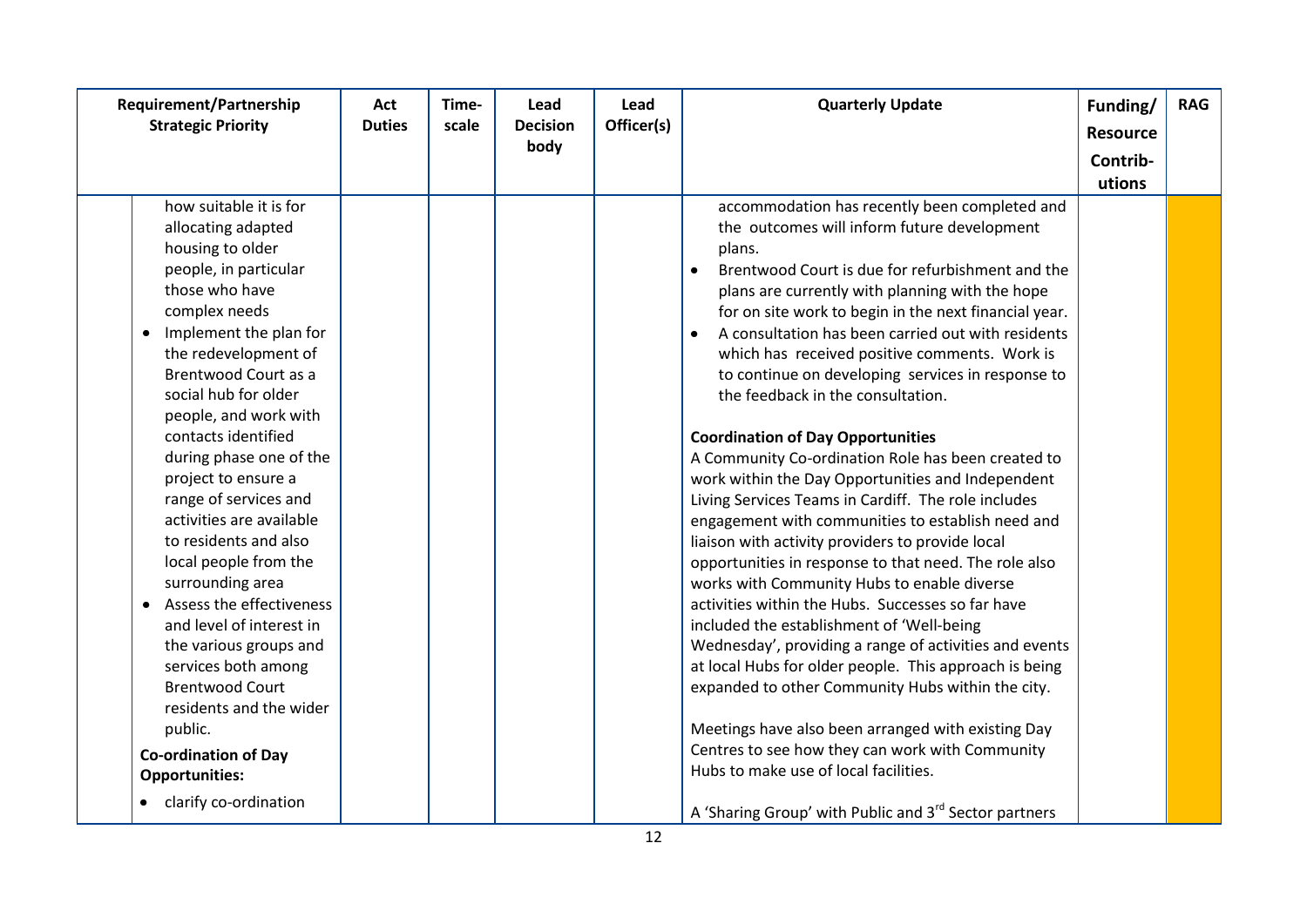| Requirement/Partnership                                                                                                                                                                                                                                                                                                                             | Act           | Time- | Lead            | Lead       | <b>Quarterly Update</b>                                                                                                                                                                                                                                                                                                                                                 | Funding/        | <b>RAG</b> |
|-----------------------------------------------------------------------------------------------------------------------------------------------------------------------------------------------------------------------------------------------------------------------------------------------------------------------------------------------------|---------------|-------|-----------------|------------|-------------------------------------------------------------------------------------------------------------------------------------------------------------------------------------------------------------------------------------------------------------------------------------------------------------------------------------------------------------------------|-----------------|------------|
| <b>Strategic Priority</b>                                                                                                                                                                                                                                                                                                                           | <b>Duties</b> | scale | <b>Decision</b> | Officer(s) |                                                                                                                                                                                                                                                                                                                                                                         | <b>Resource</b> |            |
|                                                                                                                                                                                                                                                                                                                                                     |               |       | body            |            |                                                                                                                                                                                                                                                                                                                                                                         | Contrib-        |            |
|                                                                                                                                                                                                                                                                                                                                                     |               |       |                 |            |                                                                                                                                                                                                                                                                                                                                                                         | utions          |            |
| role and embed this<br>way of working into the<br>team;<br>link in with local<br>$\bullet$<br>organisations to deliver<br>information and then<br>sessions/activities in<br>our hubs and sheltered<br>housing complexes<br>based on learning from<br>the events and<br>feedback via<br>Independent Living<br>Officers.                              |               |       |                 |            | takes place on a monthly basis to provide updates and<br>information sharing on community activities, events<br>and initiatives undertaken within local communities.                                                                                                                                                                                                    |                 |            |
| Locally based home care:<br>Deliver the revised<br>$\bullet$<br>model of person-<br>centred home care with<br>an external partner.<br>Measure the model<br>$\bullet$<br>comprehensively<br>against existing care<br>packages and<br>reablement services in<br>terms of quality, cost<br>and customer<br>satisfaction<br>Understand the<br>$\bullet$ |               |       |                 |            | Despite significant efforts, the Locality Care project<br>has been closed due to the lack of service uptake by<br>potential clients. A project closure report has been<br>considered by the ICF Programme Board to ensure<br>lessons learned are shared and the remaining funding<br>has been used to support region-wide winter plans for<br>the remainder of 2017-18. |                 |            |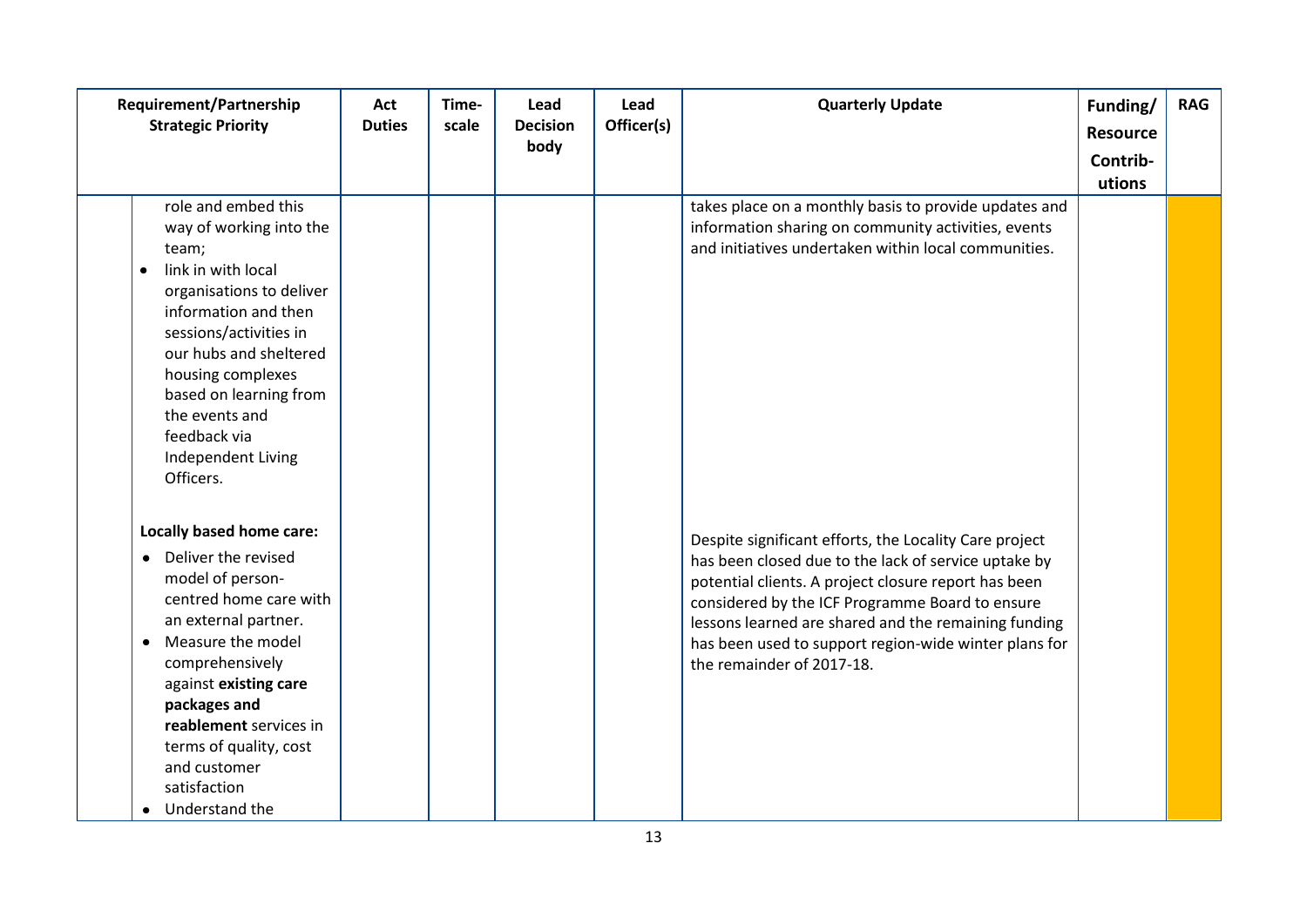|     | Requirement/Partnership<br><b>Strategic Priority</b>                                                                                                                                                                                                                                                                                                                                                                                                                                                                 |                                                                              | Time-<br>scale | Lead<br><b>Decision</b><br>body      | Lead<br>Officer(s)                                 | <b>Quarterly Update</b>                                                                                                                                                                                                                                                                                                                                                                                                                                                                                                                                                                                                                                                                                                                                                                                                                                                                                                                                                                                                                                         | Funding/<br><b>Resource</b><br>Contrib-<br>utions | <b>RAG</b> |
|-----|----------------------------------------------------------------------------------------------------------------------------------------------------------------------------------------------------------------------------------------------------------------------------------------------------------------------------------------------------------------------------------------------------------------------------------------------------------------------------------------------------------------------|------------------------------------------------------------------------------|----------------|--------------------------------------|----------------------------------------------------|-----------------------------------------------------------------------------------------------------------------------------------------------------------------------------------------------------------------------------------------------------------------------------------------------------------------------------------------------------------------------------------------------------------------------------------------------------------------------------------------------------------------------------------------------------------------------------------------------------------------------------------------------------------------------------------------------------------------------------------------------------------------------------------------------------------------------------------------------------------------------------------------------------------------------------------------------------------------------------------------------------------------------------------------------------------------|---------------------------------------------------|------------|
|     | successes and failures<br>of the pilot and using<br>the learning to map a<br>transferable model of<br>home care                                                                                                                                                                                                                                                                                                                                                                                                      |                                                                              |                |                                      |                                                    |                                                                                                                                                                                                                                                                                                                                                                                                                                                                                                                                                                                                                                                                                                                                                                                                                                                                                                                                                                                                                                                                 |                                                   |            |
| 3.3 | Develop Cardiff and Vale of<br>Glamorgan as a Dementia<br>Friendly Region:<br>Develop and Agree a new<br><b>Dementia Strategy for</b><br>Cardiff and Vale for 2017-<br>2027 (with 3 year Action<br>Plan).<br><b>Dementia friendly North</b><br>Cardiff:<br>Support and embed the<br>$\bullet$<br>local Dementia Focus<br>Group of new and<br>existing Dementia<br>champions, including<br>those living with<br>dementia and their<br>carers<br>Work with Alzheimer's<br>$\bullet$<br>UK to help<br>guide/support the | Part 2:<br>General<br><b>Functions &amp;</b><br>Overarching<br><b>Duties</b> | March<br>2017  | C&V<br>Dementia<br>Task<br>Group/RPB | Consult-<br>ant in<br>Public<br>Health<br>Medicine | The C&V Dementia Strategy has now bee n finalised<br>and aligned with the National Dementia Action Plan.<br>The Strategy is due to be considered at the RPB on<br>$10^{th}$ May.<br><b>Dementia Friendly North Cardiff</b><br>The Dementia Friends Group has been meeting every<br>6-8 weeks to progress dementia support and<br>associated work in Cardiff North. The group includes<br>representatives from South Wales Police, South Wales<br>Fire & Rescue Service, Cardiff Hubs and Libraries, and<br>Independent Living Services. A monthly support<br>session for people with Dementia and their carers<br>takes place at Thornhill Church Centre. Recent<br>Dementia Friends Champion sessions have created<br>several new Dementia Champions in Cardiff North.<br>An action plan for Cardiff North has been developed<br>and this plan links directly to the City Wide Dementia<br>Friendly Cardiff plan. A Dementia Friendly Pledge has<br>been created and several organisations from Cardiff<br>North have signed the Pledge, committing to helping | *Core<br>$*$ ICF                                  | G          |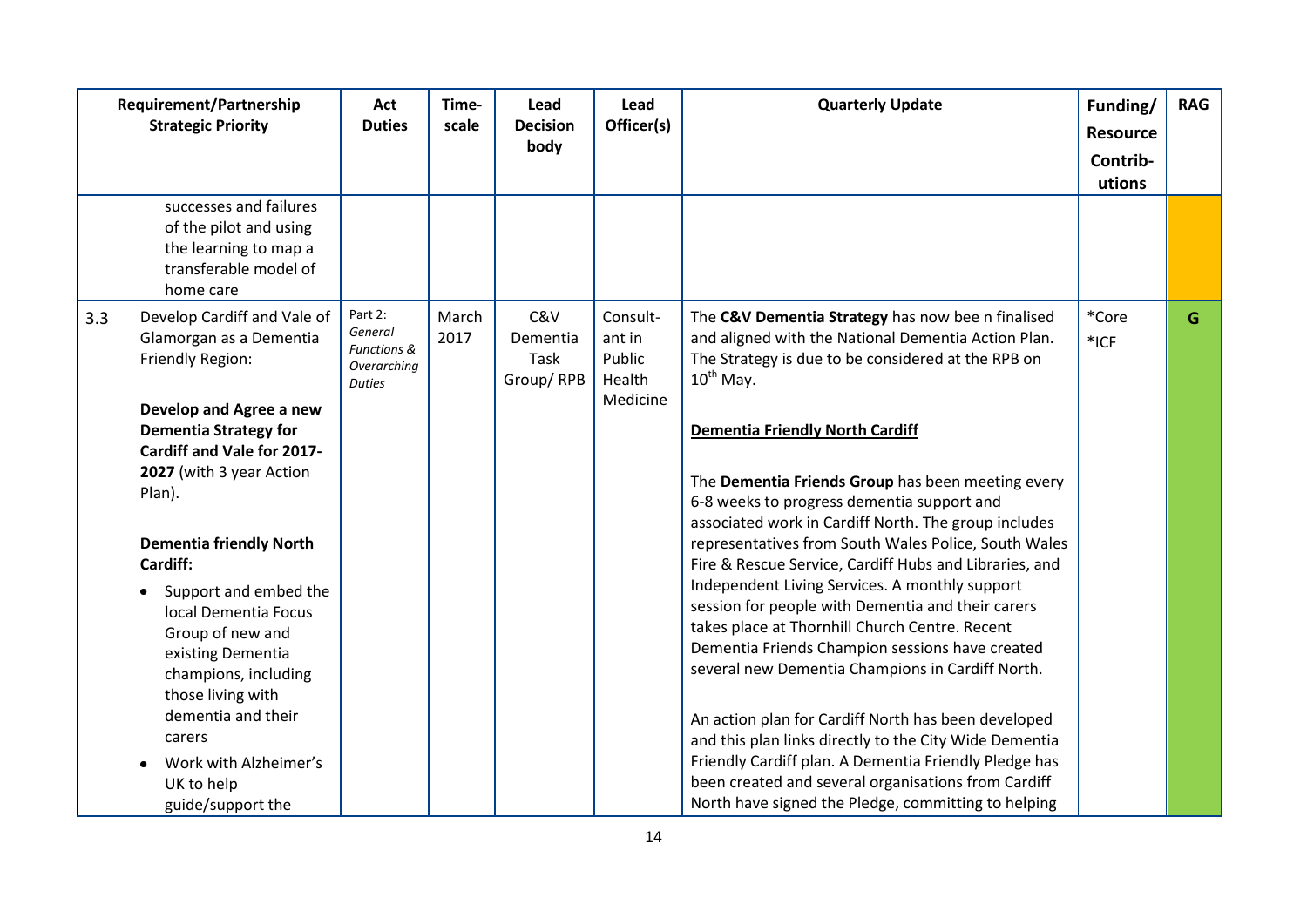| Requirement/Partnership<br><b>Strategic Priority</b>                                                                                                                                                                                                                                                                                                                                                                        |  | Time-<br>scale | Lead<br><b>Decision</b> | Lead<br>Officer(s) | <b>Quarterly Update</b>                                                                                                                                                                                                                                                                                                                                                                                                                                                                                                                                                                                                                                                                                                                                                                                                                                                                                                                                                                                                                                                                                                                                                                                                                                                                                       | Funding/<br><b>Resource</b> | <b>RAG</b> |
|-----------------------------------------------------------------------------------------------------------------------------------------------------------------------------------------------------------------------------------------------------------------------------------------------------------------------------------------------------------------------------------------------------------------------------|--|----------------|-------------------------|--------------------|---------------------------------------------------------------------------------------------------------------------------------------------------------------------------------------------------------------------------------------------------------------------------------------------------------------------------------------------------------------------------------------------------------------------------------------------------------------------------------------------------------------------------------------------------------------------------------------------------------------------------------------------------------------------------------------------------------------------------------------------------------------------------------------------------------------------------------------------------------------------------------------------------------------------------------------------------------------------------------------------------------------------------------------------------------------------------------------------------------------------------------------------------------------------------------------------------------------------------------------------------------------------------------------------------------------|-----------------------------|------------|
|                                                                                                                                                                                                                                                                                                                                                                                                                             |  |                | body                    |                    |                                                                                                                                                                                                                                                                                                                                                                                                                                                                                                                                                                                                                                                                                                                                                                                                                                                                                                                                                                                                                                                                                                                                                                                                                                                                                                               | Contrib-                    |            |
|                                                                                                                                                                                                                                                                                                                                                                                                                             |  |                |                         |                    |                                                                                                                                                                                                                                                                                                                                                                                                                                                                                                                                                                                                                                                                                                                                                                                                                                                                                                                                                                                                                                                                                                                                                                                                                                                                                                               | utions                      |            |
| Dementia Focus group<br>to develop a local plan<br>for North Cardiff<br>Intergenerational<br>٠<br>working:<br>Support specialist age<br>$\bullet$<br>appropriate Dementia<br>Friends sessions for<br>children delivered in<br>schools via classes or<br>assemblies<br>build on this connection<br>$\bullet$<br>to create links between<br>local schools and<br>sheltered housing<br>complexes and<br>residential care homes |  |                |                         |                    | the whole of Cardiff become Dementia Friendly.<br>Sunrise Senior Living in Cyncoed and Parc Cefn Onn in<br>Thornhill are expected to sign the Pledge shortly.<br>16 intergenerational Dementia Friends sessions took<br>place at a variety of locations during the last quarter,<br>creating 129 Dementia Friends. Dementia Friends<br>sessions have taken place with 2 <sup>nd</sup> Rhiwbina Beavers<br>and 22 <sup>nd</sup> Cardiff Cubs, involving children aged<br>between 6 and 10 years old. Future sessions are<br>planned with Llanishen and Lisvane Scout Group (ages<br>6 to 14 years). Dementia Friends sessions are regularly<br>being promoted through the Healthy Schools<br>initiative, with Coed Glas (North Cardiff), Thornhill<br>Primary (North Cardiff), Gabalfa Primary (West<br>Cardiff) and Kitchener Primary (South West Cardiff)<br>expressing interest.<br>Work with local schools is ongoing and links with local<br>Scout and Guide Groups have been established to<br>help support Dementia initiatives in Cardiff North.<br>All staff within 24/7 Services, Telecare, Meals on<br>Wheels and Sandown Court are now Dementia<br>Friends. Fire officers in Whitchurch Fire Station and<br>Roath Fire Station also attended Dementia Friends<br>sessions during the past quarter. |                             |            |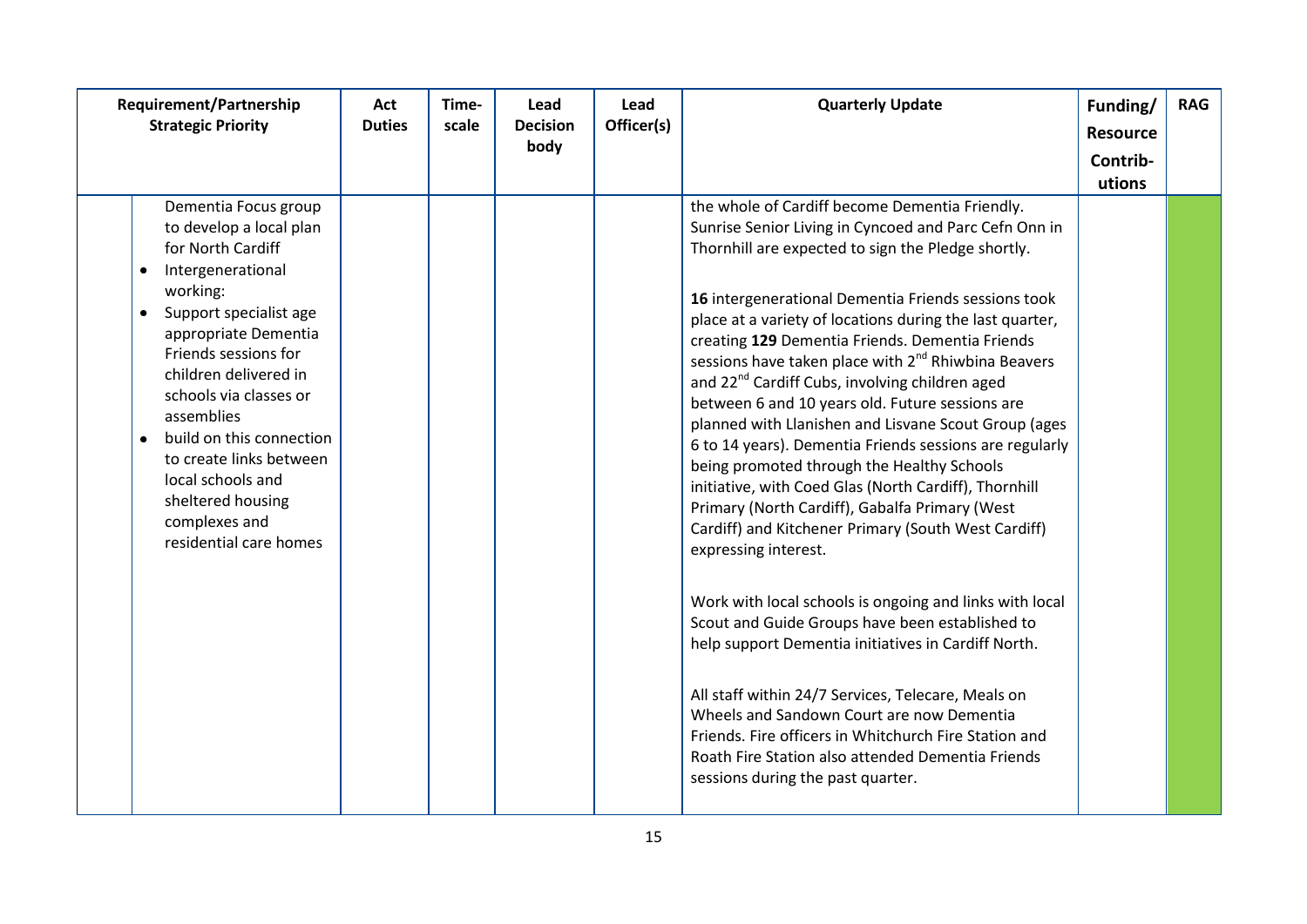| <b>Requirement/Partnership</b><br><b>Strategic Priority</b> | Act<br><b>Duties</b> | Time-<br>scale | Lead<br><b>Decision</b> | Lead<br>Officer(s) | <b>Quarterly Update</b>                                                                                   | Funding/<br><b>Resource</b> | <b>RAG</b> |
|-------------------------------------------------------------|----------------------|----------------|-------------------------|--------------------|-----------------------------------------------------------------------------------------------------------|-----------------------------|------------|
|                                                             |                      |                | body                    |                    |                                                                                                           |                             |            |
|                                                             |                      |                |                         |                    |                                                                                                           | Contrib-                    |            |
|                                                             |                      |                |                         |                    |                                                                                                           | utions                      |            |
|                                                             |                      |                |                         |                    | Dementia Friendly Vale of Glamorgan                                                                       |                             |            |
|                                                             |                      |                |                         |                    |                                                                                                           |                             |            |
|                                                             |                      |                |                         |                    | The Dementia Friendly Penarth Steering Group<br>٠                                                         |                             |            |
|                                                             |                      |                |                         |                    | was established in 2017 and two meetings have                                                             |                             |            |
|                                                             |                      |                |                         |                    | been held. Work will be taking place to invite                                                            |                             |            |
|                                                             |                      |                |                         |                    | organisations to become 'working towards                                                                  |                             |            |
|                                                             |                      |                |                         |                    | dementia friendly'and will include: shops, GP                                                             |                             |            |
|                                                             |                      |                |                         |                    | practices, dentists, pharmacists, hospitality and                                                         |                             |            |
|                                                             |                      |                |                         |                    | leisure sector, local government, transport                                                               |                             |            |
|                                                             |                      |                |                         |                    | services, emergency services, libraries, churches,<br>religious groups and third sector bodies. Work will |                             |            |
|                                                             |                      |                |                         |                    | also be done to engage the local press and media                                                          |                             |            |
|                                                             |                      |                |                         |                    | and establish a social media presence.                                                                    |                             |            |
|                                                             |                      |                |                         |                    | • The Dementia Friendly Barry Steering Group has                                                          |                             |            |
|                                                             |                      |                |                         |                    | been meeting for over 2 years                                                                             |                             |            |
|                                                             |                      |                |                         |                    | Both work closely with the Alzheimers Society, the                                                        |                             |            |
|                                                             |                      |                |                         |                    | C & V Public Health Team and a variety of                                                                 |                             |            |
|                                                             |                      |                |                         |                    | stakeholders.                                                                                             |                             |            |
|                                                             |                      |                |                         |                    | • The Steering Group has worked with Public Health                                                        |                             |            |
|                                                             |                      |                |                         |                    | Team to begin to develop Dementia Friendly                                                                |                             |            |
|                                                             |                      |                |                         |                    | accreditation scheme for Vale.                                                                            |                             |            |
|                                                             |                      |                |                         |                    | • A Dementia Friendly Vale website developed and                                                          |                             |            |
|                                                             |                      |                |                         |                    | recently launched.                                                                                        |                             |            |
|                                                             |                      |                |                         |                    | • A range of businesses have been contacted about                                                         |                             |            |
|                                                             |                      |                |                         |                    | becoming Dementia Friendly.                                                                               |                             |            |
|                                                             |                      |                |                         |                    | Dementia Friends training has been provided<br>$\bullet$                                                  |                             |            |
|                                                             |                      |                |                         |                    | throughout Vale to a range of stakeholders,<br>including health and social care staff, third sector       |                             |            |
|                                                             |                      |                |                         |                    | and businesses.                                                                                           |                             |            |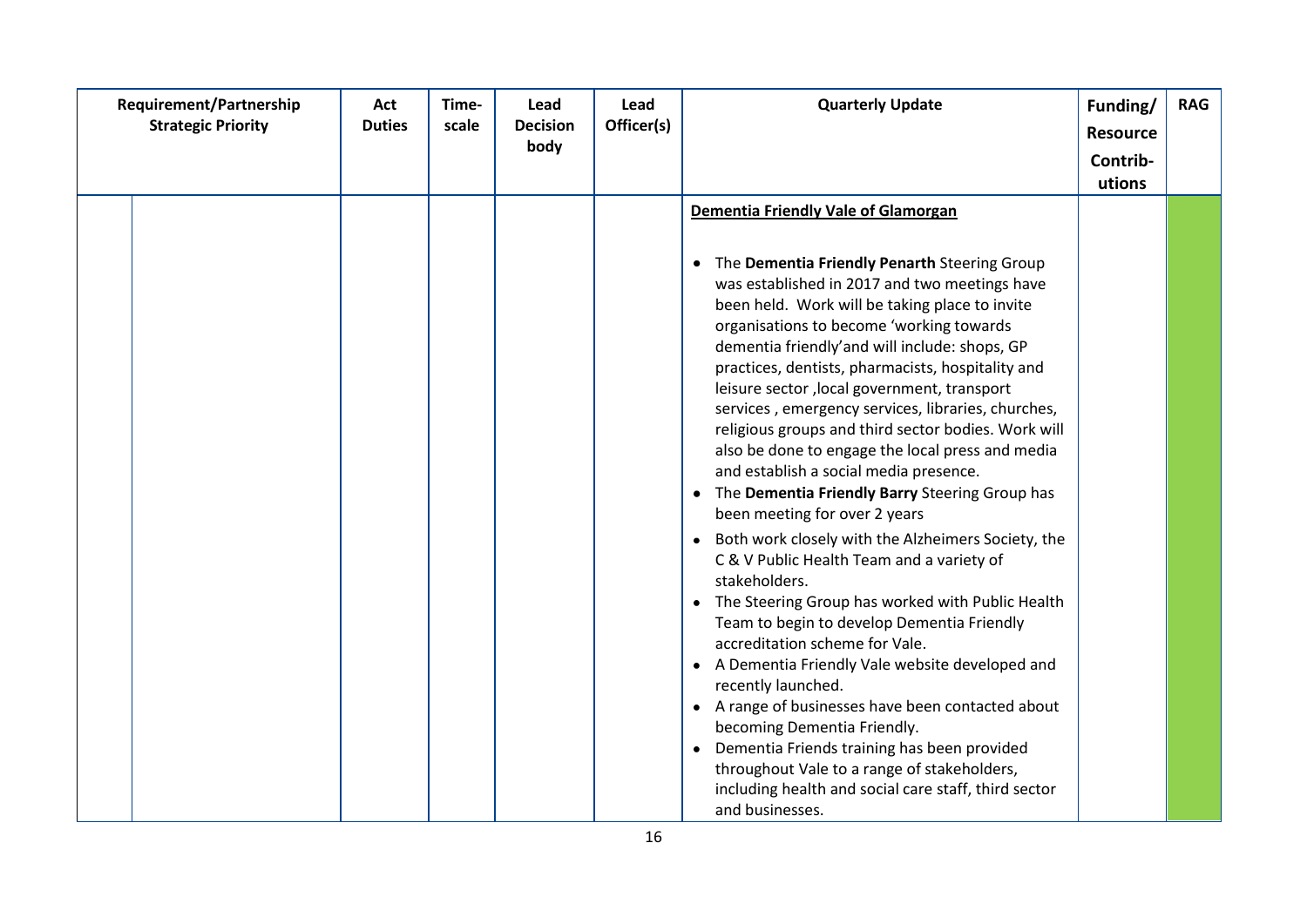|     | Requirement/Partnership<br><b>Strategic Priority</b>                                                                                                                                                                                          | Act<br><b>Duties</b>                                                                                                                                                                        | Time-<br>scale | Lead<br><b>Decision</b><br>body               | Lead<br>Officer(s)                                                                                | <b>Quarterly Update</b>                                                                                                                                                                                                                                                                                                                                      | Funding/<br><b>Resource</b><br>Contrib-<br>utions | <b>RAG</b> |
|-----|-----------------------------------------------------------------------------------------------------------------------------------------------------------------------------------------------------------------------------------------------|---------------------------------------------------------------------------------------------------------------------------------------------------------------------------------------------|----------------|-----------------------------------------------|---------------------------------------------------------------------------------------------------|--------------------------------------------------------------------------------------------------------------------------------------------------------------------------------------------------------------------------------------------------------------------------------------------------------------------------------------------------------------|---------------------------------------------------|------------|
|     |                                                                                                                                                                                                                                               |                                                                                                                                                                                             |                |                                               |                                                                                                   | Third sector organisations have been supported to<br>provide dementia services via ICF investment<br>funds managed by GVS (This includes The Memory<br>Jar, Cowbridge and Action 4 Elders in Rondel<br>House).<br>An update on current work regarding Dementia<br>Strategy Plans will be considered by the Regional<br>Partnership Board on 10th May 2018.   |                                                   |            |
|     | 4. Home First and Patient Flow                                                                                                                                                                                                                |                                                                                                                                                                                             |                |                                               |                                                                                                   |                                                                                                                                                                                                                                                                                                                                                              |                                                   |            |
| 4.1 | Priorities for 2017-18:<br>Establish an agreed<br>Whole System<br>Dashboard based upon<br>identified RPB and SLG<br>priorities for 2017-18.                                                                                                   | Code of<br>practice in<br>relation to<br>measuring<br>social<br>services<br>performanc<br>$e$ – issued<br>under<br>section 145                                                              | June<br>2017   | <b>SLG</b>                                    | Assistant<br>Director-<br>Integrat-<br>ing Health<br>and Social<br>Care,<br>Cardiff &<br>Vale UHB | A dashboard has now been developed and is being<br>tested during Quarter 4 to review usefulness of the<br>indicators and resources required to collate. The<br>draft was considered at the May SLG who have made<br>a series of recommendations to address before a<br>final, outcomes-focused summary can be presented<br>to the RPB in October 2018.       | *Core<br>*ICF                                     | A          |
| 4.2 | Continue focus on numbers<br>and reasons for Delayed<br><b>Transfers of Care Ongoing</b><br>implementation of Home<br>First Plan-to include:<br>continued training and<br>awareness raising<br>across multidisciplinary<br>teams<br>Review of | Code of<br>practice in<br>relation to<br>measuring<br>social services<br>performance<br>- issued<br>under section<br>145<br><b>WG Health</b><br>and Care<br><b>Standard 1</b><br>Governance | Mon-<br>thly   | SLG/<br>Partner-<br>ship<br>Scrutiny<br>Group | <b>Directors</b><br>of Social<br>Services/<br>Chief<br>Operating<br>Officer,<br><b>UHB</b>        | Home First plan priorities are now being included<br>within the 'Get Me Home' Group. An overview of this<br>work was provided as part of the RPB agenda in<br>March 2018.<br>The Work Plan identifies the need to develop a<br>Domiciliary Discharge to Assess model for potential<br>funding in 2018-19.<br>The Integrated Discharge Service (IDS) team has |                                                   | G          |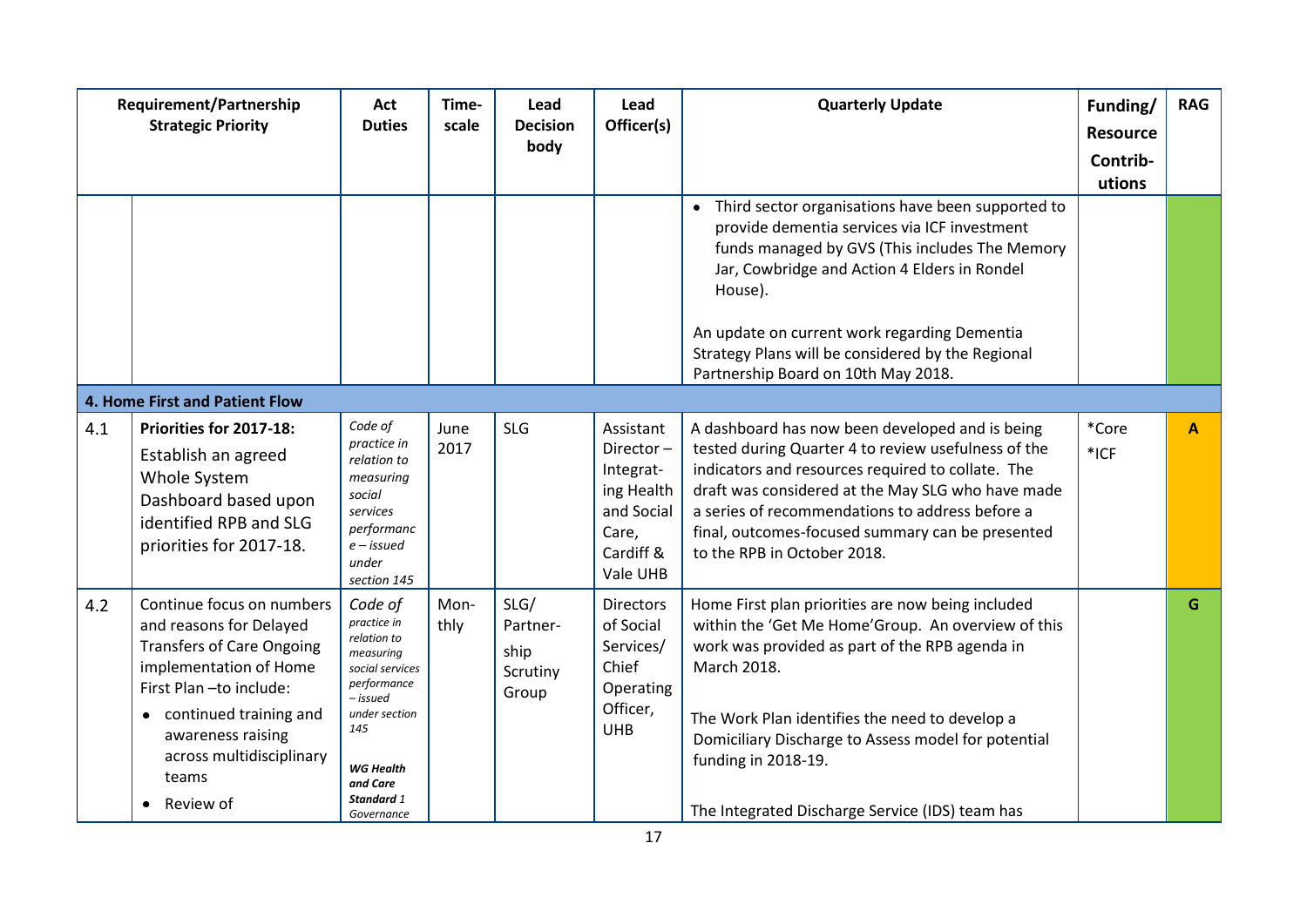|     | Requirement/Partnership<br><b>Strategic Priority</b>                                                                                                                                               | Act<br><b>Duties</b>                | Time-<br>scale | Lead<br><b>Decision</b><br>body | Lead<br>Officer(s) | <b>Quarterly Update</b>                                                                                                                                                                                                                                                                                                                                                                                                                                                                                                                                                                                                                                                                                                                                                                                                                                                                                                                                                                                                                                            | Funding/<br><b>Resource</b><br>Contrib-<br>utions | <b>RAG</b> |
|-----|----------------------------------------------------------------------------------------------------------------------------------------------------------------------------------------------------|-------------------------------------|----------------|---------------------------------|--------------------|--------------------------------------------------------------------------------------------------------------------------------------------------------------------------------------------------------------------------------------------------------------------------------------------------------------------------------------------------------------------------------------------------------------------------------------------------------------------------------------------------------------------------------------------------------------------------------------------------------------------------------------------------------------------------------------------------------------------------------------------------------------------------------------------------------------------------------------------------------------------------------------------------------------------------------------------------------------------------------------------------------------------------------------------------------------------|---------------------------------------------------|------------|
|     | IDS/CRT/ECAS/FOPAL<br>interfaces<br>Ongoing<br>$\bullet$<br>implementation of<br>bridging teams and<br>discharge to assess<br>models.<br>Review of Partnership<br>$\bullet$<br><b>DToC Targets</b> | Leadership &<br>Account-<br>ability |                |                                 |                    | provided 105 training sessions to multidisciplinary<br>staff in 2017-18 so far, via ward based and multi<br>agency seminars.<br>The IDS team has been re launched and working<br>patterns altered to ensure support is provided daily to<br>ward board rounds and internal communication<br>systems altered to ensure rapid hand over of actions<br>The Deconditioning campaign has been launched<br>throughout the health board and is the one of the<br>main priorities within the "Get Me Home" seminars.<br>Partnership DTOC Targets have been reviewed to<br>consider both the number of delays and the<br>consequent bed utilisation rate. The DTOC targets<br>have been consistently met throughout the quarter.<br>47 DTOCs were reported in March 2018. This<br>is a decrease of 11 patients from March 2017.<br>March 2018 reported 1,124 bed days lost as a<br>result of delay. This is a decrease from c.<br>1,400 bed days lost in March 2017.<br>The IDS has received 14,777 calls so far<br>1,271 social work allocations have been<br>facilitated. |                                                   |            |
|     | 5. Integration and Joint Commissioning                                                                                                                                                             |                                     |                |                                 |                    |                                                                                                                                                                                                                                                                                                                                                                                                                                                                                                                                                                                                                                                                                                                                                                                                                                                                                                                                                                                                                                                                    |                                                   |            |
| 5.1 | Prioritise the integration of<br>services/pooled budgets in                                                                                                                                        |                                     |                |                                 |                    |                                                                                                                                                                                                                                                                                                                                                                                                                                                                                                                                                                                                                                                                                                                                                                                                                                                                                                                                                                                                                                                                    |                                                   |            |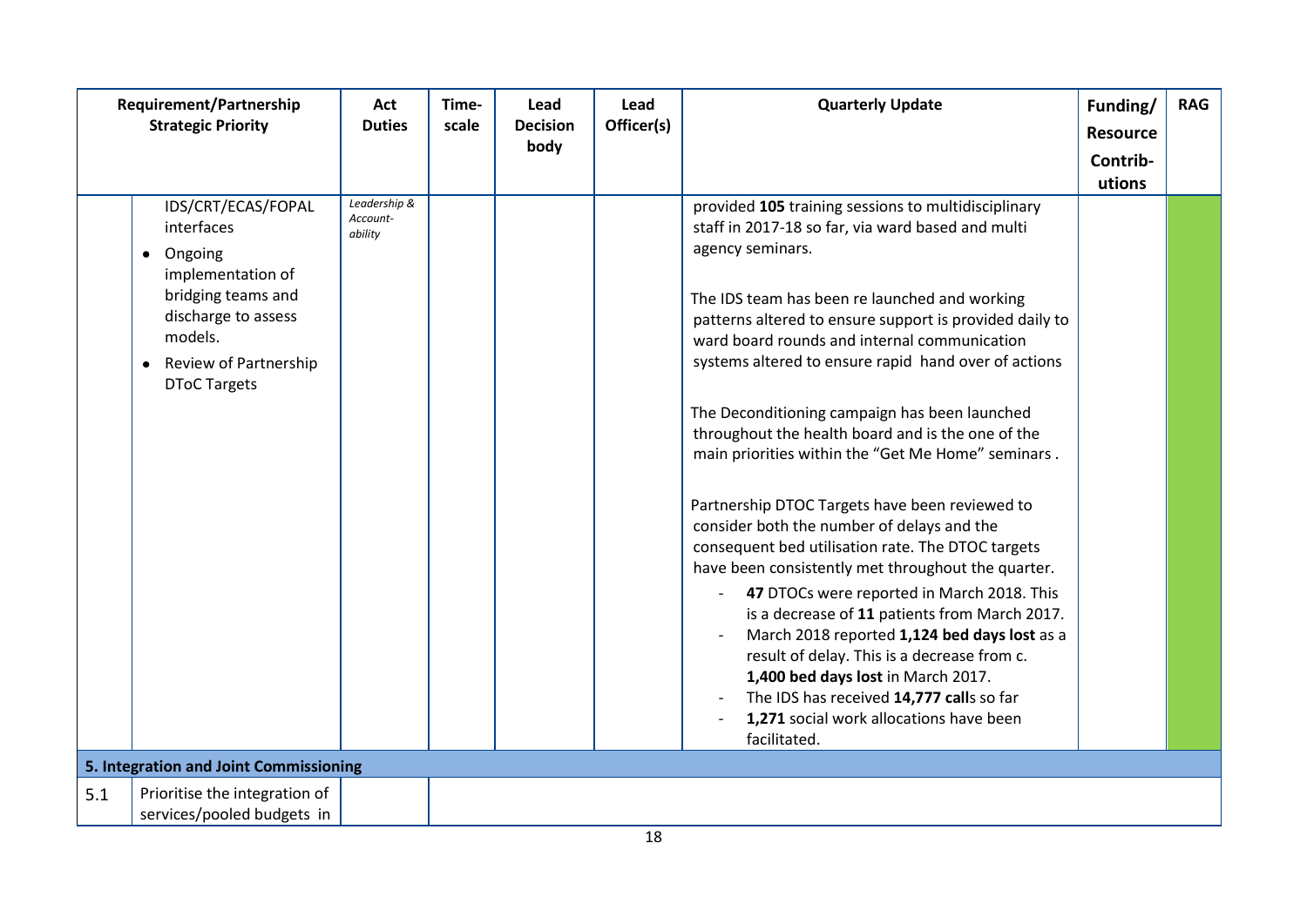|     | Requirement/Partnership<br><b>Strategic Priority</b>                                                                                                                                                                                                                                                                                                                                                                                                | Act<br><b>Duties</b>                        | Time-<br>scale               | Lead<br><b>Decision</b><br>body | Lead<br>Officer(s)                                                      | <b>Quarterly Update</b>                                                                                                                                                                                                                                                                                                                                                                                                      | Funding/<br><b>Resource</b><br>Contrib-<br>utions | <b>RAG</b> |
|-----|-----------------------------------------------------------------------------------------------------------------------------------------------------------------------------------------------------------------------------------------------------------------------------------------------------------------------------------------------------------------------------------------------------------------------------------------------------|---------------------------------------------|------------------------------|---------------------------------|-------------------------------------------------------------------------|------------------------------------------------------------------------------------------------------------------------------------------------------------------------------------------------------------------------------------------------------------------------------------------------------------------------------------------------------------------------------------------------------------------------------|---------------------------------------------------|------------|
|     | relation to:                                                                                                                                                                                                                                                                                                                                                                                                                                        |                                             |                              |                                 |                                                                         |                                                                                                                                                                                                                                                                                                                                                                                                                              |                                                   |            |
| 5.2 | Older people with complex<br>needs and long term<br>conditions, including<br>dementia.<br>• Agree statement of<br>intent for older people<br>services<br>• Complete mapping of<br>current older people<br>services and modelling of<br>future demand<br>• Agree new service model<br>for older people<br>• Develop and agree<br><b>Market Position</b><br><b>Statement for Older</b><br>People<br>• Agree new dementia<br>strategy for older people | Part 9:<br>Partnership<br>Arrange-<br>ments | April<br>2018                | RPB/SLG                         | Assistant<br>Director-<br>Integrating<br>Health &<br><b>Social Care</b> | A Statement of Intent for older people services,<br>service mapping and a market position statement for<br>older people care and support services have all been<br>completed.<br>The consultation on the Draft Dementia Strategy has<br>been completed and the final Strategy has been<br>completed to reflect feedback as per Section 3.3<br>above. A full update will be provided as part of the<br>RPB's May 2018 agenda. | *Core<br>$*$ ICF                                  | G          |
| 5.3 | <b>Establish pooled budgets</b><br>for care home<br>accommodation<br>• Establish pooled budget<br>for care accommodation<br>• Agree common<br>specification<br>• Agree common contract                                                                                                                                                                                                                                                              | Part 9:<br>Partnership<br>Arrange-<br>ments | By $6^{th}$<br>April<br>2018 | RPB/SLG                         |                                                                         | The establishment of a non risk sharing pooled budget<br>for older people (over 65 years) including Continuing<br>Health Care, Funded Nursing Care and Local Authority<br>responsibilities, hosted by Cardiff Council, has now<br>been agreed by Cardiff and Vale of Glamorgan<br>Cabinets and the UHB Board.<br>A Task & Finish Group is in place across the<br>partners to develop a new service specification             | Core<br>$*$ ICF<br>*PCF<br>*FNC/<br><b>CHC</b>    | G          |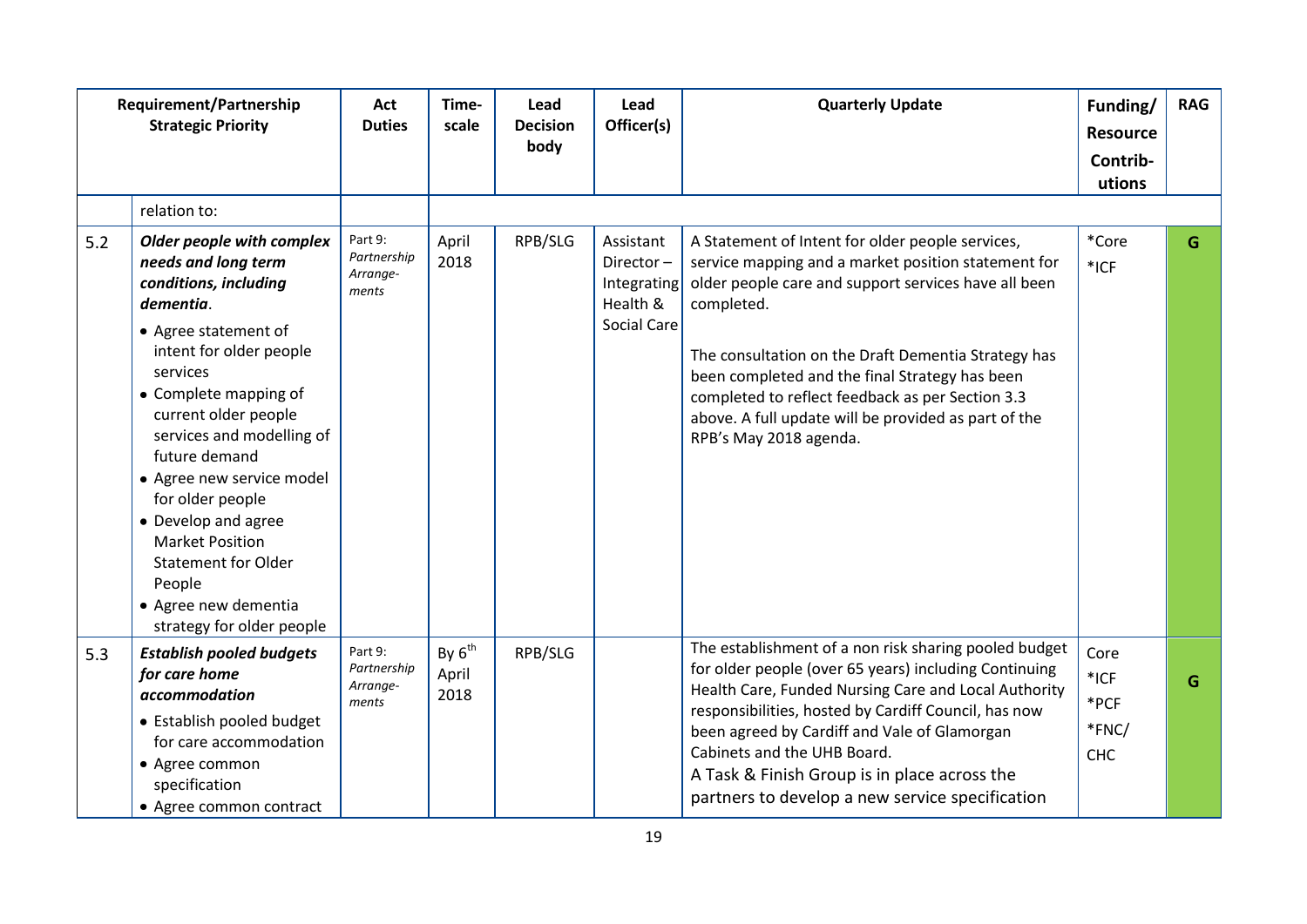| Requirement/Partnership<br><b>Strategic Priority</b>                                            | Act<br><b>Duties</b> | Time-<br>scale | Lead<br><b>Decision</b><br>body | Lead<br>Officer(s) | <b>Quarterly Update</b>                                                                                                                                                                                                                                                                                                                                                                                                                                                                                                                                                                                                                                                                                                                                                                                                                                                                                                                                                                                                                                                                                                                                                                                                                                                                              | Funding/<br><b>Resource</b><br>Contrib-<br>utions | <b>RAG</b> |
|-------------------------------------------------------------------------------------------------|----------------------|----------------|---------------------------------|--------------------|------------------------------------------------------------------------------------------------------------------------------------------------------------------------------------------------------------------------------------------------------------------------------------------------------------------------------------------------------------------------------------------------------------------------------------------------------------------------------------------------------------------------------------------------------------------------------------------------------------------------------------------------------------------------------------------------------------------------------------------------------------------------------------------------------------------------------------------------------------------------------------------------------------------------------------------------------------------------------------------------------------------------------------------------------------------------------------------------------------------------------------------------------------------------------------------------------------------------------------------------------------------------------------------------------|---------------------------------------------------|------------|
| • Agree common fee<br>setting process<br>• Agree consistent<br>approach to quality<br>assurance |                      |                |                                 |                    | and common contract. The Group are currently<br>considering the Welsh Government's consultation on<br>Phase 2 of the implementation the Regulation and<br>Inspection of Social Care (Wales) Act 2016 so this can<br>be reflected in the final service specification. The<br>terms and conditions are being drafted by Vale of<br>Glamorgan Legal team, with Cardiff and UHB<br>oversight. Consultation is planned to take place with<br>providers and older people in July.<br>Regarding a common fee setting process, a task and<br>finish group has been established across the three<br>partners to develop a shared message to ensure that<br>all providers are updated across the region in a timely<br>way:<br>Different fee levels across the Local<br>Authorities have been collated and analysis<br>completed on the rates paid. There is a<br>notable difference in rates so work will need<br>to be done over the next year to increase<br>alignment.<br>A letter has gone to providers of services for<br>Vale of Glamorgan Council and the UHB<br>notifying them of the uplift that is on offer<br>and discussions have been initiated with<br>Providers. A similar letter from Cardiff Council<br>will be disseminated shortly.<br>A Task & Finish Group has been formed to focus on a |                                                   |            |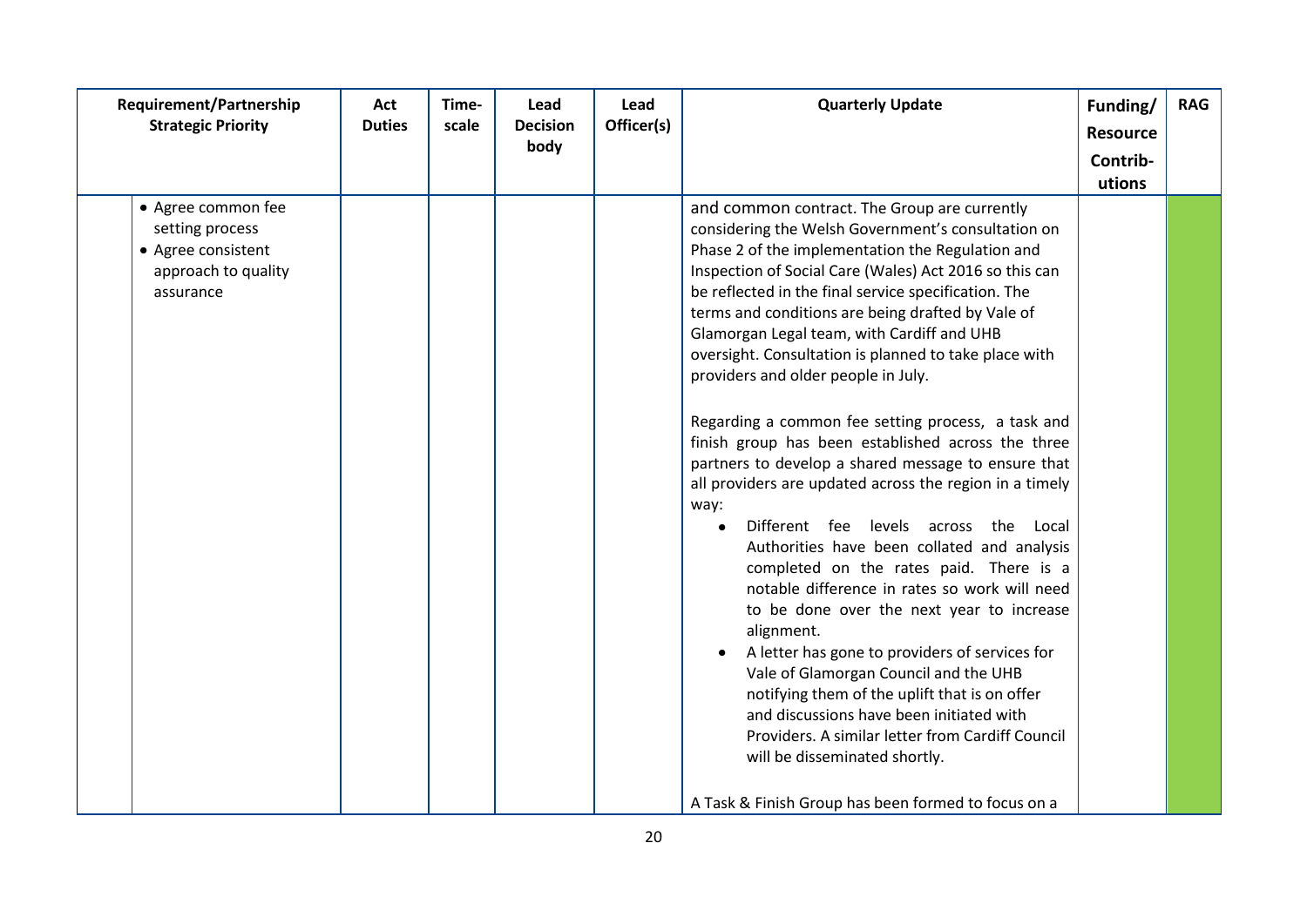|     | Requirement/Partnership<br><b>Strategic Priority</b>                                                                                                                                                                                                                                                                                                                                                                                                                                                  | Act<br><b>Duties</b>                            | Time-<br>scale                        | Lead<br><b>Decision</b><br>body | Lead<br>Officer(s)                                        | <b>Quarterly Update</b>                                                                                                                                                                                                                                                                                                                                                                                                                                                                                                                                                                                                                                                                                                                                                                                                                                                                                                                                                                                    | Funding/<br><b>Resource</b><br>Contrib- | <b>RAG</b> |
|-----|-------------------------------------------------------------------------------------------------------------------------------------------------------------------------------------------------------------------------------------------------------------------------------------------------------------------------------------------------------------------------------------------------------------------------------------------------------------------------------------------------------|-------------------------------------------------|---------------------------------------|---------------------------------|-----------------------------------------------------------|------------------------------------------------------------------------------------------------------------------------------------------------------------------------------------------------------------------------------------------------------------------------------------------------------------------------------------------------------------------------------------------------------------------------------------------------------------------------------------------------------------------------------------------------------------------------------------------------------------------------------------------------------------------------------------------------------------------------------------------------------------------------------------------------------------------------------------------------------------------------------------------------------------------------------------------------------------------------------------------------------------|-----------------------------------------|------------|
|     |                                                                                                                                                                                                                                                                                                                                                                                                                                                                                                       |                                                 |                                       |                                 |                                                           | regional approach to Escalating Concerns and Quality<br>Assurance. The draft Joint Escalating Concerns Policy,<br>August 2017 will be reviewed and developed by the<br>group.                                                                                                                                                                                                                                                                                                                                                                                                                                                                                                                                                                                                                                                                                                                                                                                                                              | utions                                  |            |
| 5.4 | <b>People with learning</b><br>disabilities<br>• Undertake regional<br>review of LD services for<br><b>Adults</b><br>• Continue implementation<br>of the ICF supported pilot<br>to integrate services for<br>people with learning<br>disabilities focusing<br>upon:<br>Early intervention<br>and prevention;<br>Services for<br>children and young<br>people with<br>complex needs;<br>Services for adults<br>with learning<br>disabilities;<br>Services for<br>parents with a<br>learning difficulty | Part 9:<br>Partnersh<br>ip<br>Arrange-<br>ments | From<br>April<br>2016<br>on-<br>wards | RPB/SLG                         | Director<br>of Social<br>Services,<br>Cardiff<br>Council. | Work to deliver the Disability Future Programme<br>continues with positive progress displayed across the<br>majority of workstreams.<br>An enhanced multi-agency workforce has now been<br>established to pilot an integrated, co-ordinated<br>approach for children with complex needs to reduce<br>waste and variation.<br>Access to first level services have been enhanced,<br>supporting individuals with learning difficulties to<br>engage in their communities without the need for<br>statutory support. To date:<br>-465 referrals have been made for proportionate<br>assessment (Baseline = 200).<br>- 95% of families feel better informed (Baseline = 80%)<br>- 100% of families feel less isolated (Baseline = 80%)<br>Access to independent Living Skills has also been<br>enhanced:<br>- 28 individuals accessed support to maintain and<br>build independence skills (Baseline = 25).<br>- 84% reported an improvement in their knowledge /<br>skills for independence (Baseline = 80%). | * Core<br>$*$ ICF                       | G          |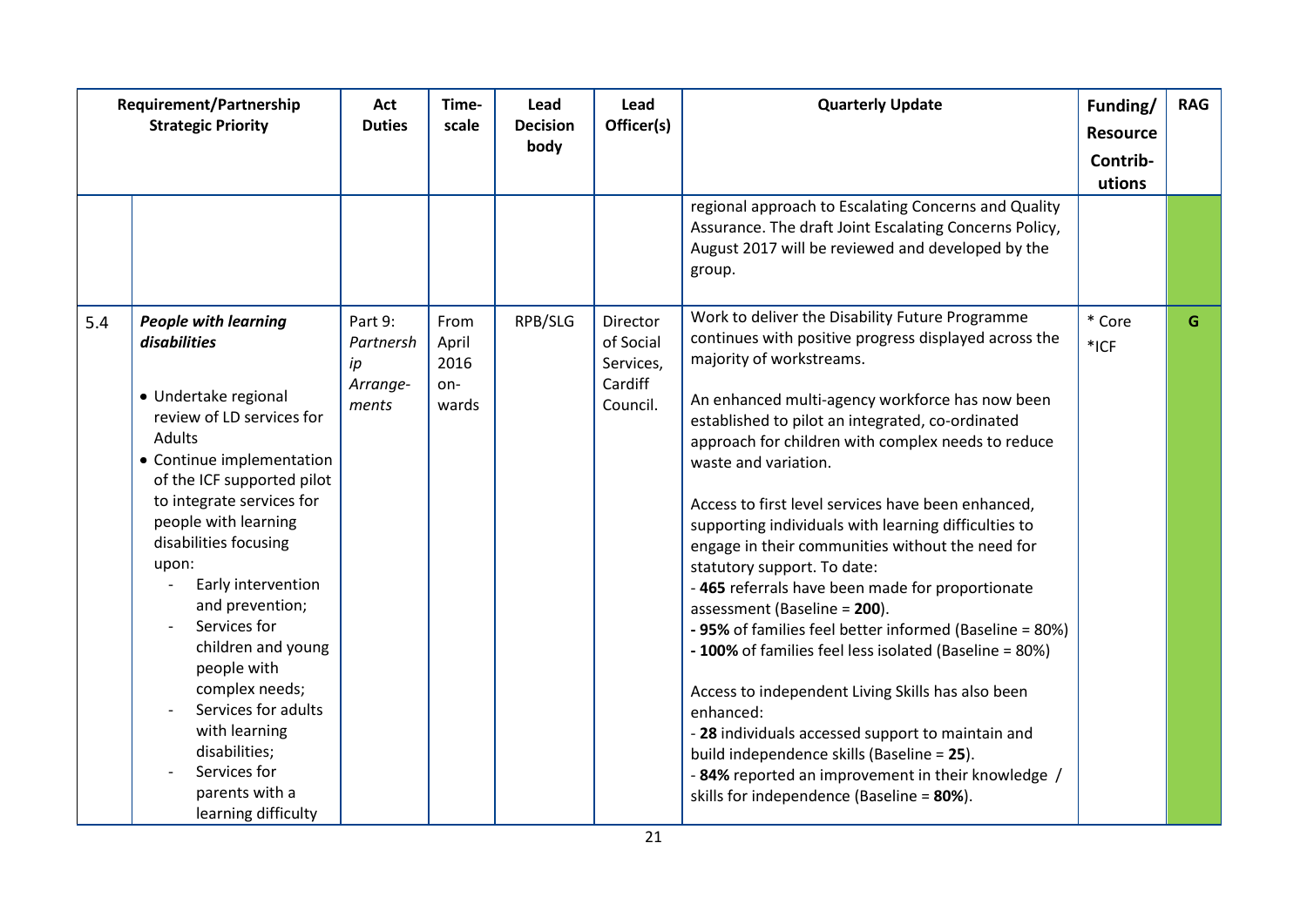|     | Requirement/Partnership<br><b>Strategic Priority</b>                                                                                                                                                                                       | Act<br><b>Duties</b>                        | Time-<br>scale | Lead<br><b>Decision</b><br>body | Lead<br>Officer(s)                                                                                                      | <b>Quarterly Update</b>                                                                                                                                                                                                                                                                                                                                                                                                                                                                                                                                                                                                                                                                                                                                                                                              | Funding/<br><b>Resource</b><br>Contrib- | <b>RAG</b>   |
|-----|--------------------------------------------------------------------------------------------------------------------------------------------------------------------------------------------------------------------------------------------|---------------------------------------------|----------------|---------------------------------|-------------------------------------------------------------------------------------------------------------------------|----------------------------------------------------------------------------------------------------------------------------------------------------------------------------------------------------------------------------------------------------------------------------------------------------------------------------------------------------------------------------------------------------------------------------------------------------------------------------------------------------------------------------------------------------------------------------------------------------------------------------------------------------------------------------------------------------------------------------------------------------------------------------------------------------------------------|-----------------------------------------|--------------|
|     | Complete on-going<br>$\bullet$<br>benefits assessment in<br>relation to IHSCCCP LD<br>and Mental Health Care<br>Home Framework.                                                                                                            |                                             |                |                                 |                                                                                                                         | Services have been piloted for parents with Learning<br>Disabilities. To date:<br>-40 parents have been supported (Baseline = 20).<br>- 22 families have been supported (Baseline = 20).<br>- 65% of referrers identified a reduced level of risk<br>following direct intervention (Baseline = 65%)<br>- 78% of parents demonstrated an improved outcome<br>in their parenting skills (Baseline =70%)<br>-83% of children were identified as being<br>appropriately placed following the intervention<br>(Baseline = 100%).<br><b>IHSCCCP Learning Disabilities and Mental Health: A</b><br>financial benefits assessment has been undertaken.<br>Implementation of the Framework is subject to<br>ongoing discussion between partners but currently<br>not being progressed due to additional cost<br>implications. | utions                                  |              |
| 5.5 | <b>Carers, including young</b><br>carers.<br>• Support the work of the<br>Carers Engagement<br>project and establish a<br>Forum;<br>Support the ongoing<br>action plan for Young<br>Carers which is based<br>upon the following<br>themes: | Part 9:<br>Partnership<br>Arrange-<br>ments | March<br>2018  | RPB/SLG                         | Head of<br>Adult<br>Services,<br>Vale of<br>Glamor-<br>gan<br>Council /<br>Assistant<br>Director,<br>Adult<br>Services, | A Joint Adult / Young Carers Workstream Group has<br>now been established with relevant colleagues from<br>across the region. Initial work is focusing upon<br>developing a Position Statement on the current<br>services in place for carers to inform work plans. The<br>Workstream has also been asked to incorporate<br>requirements identified within the Area Plan in regard<br>to Carers.<br>The initial work plan includes the implementation of<br>various Task Groups to:                                                                                                                                                                                                                                                                                                                                  | *Core<br>*Carers<br>Fund                | $\mathsf{A}$ |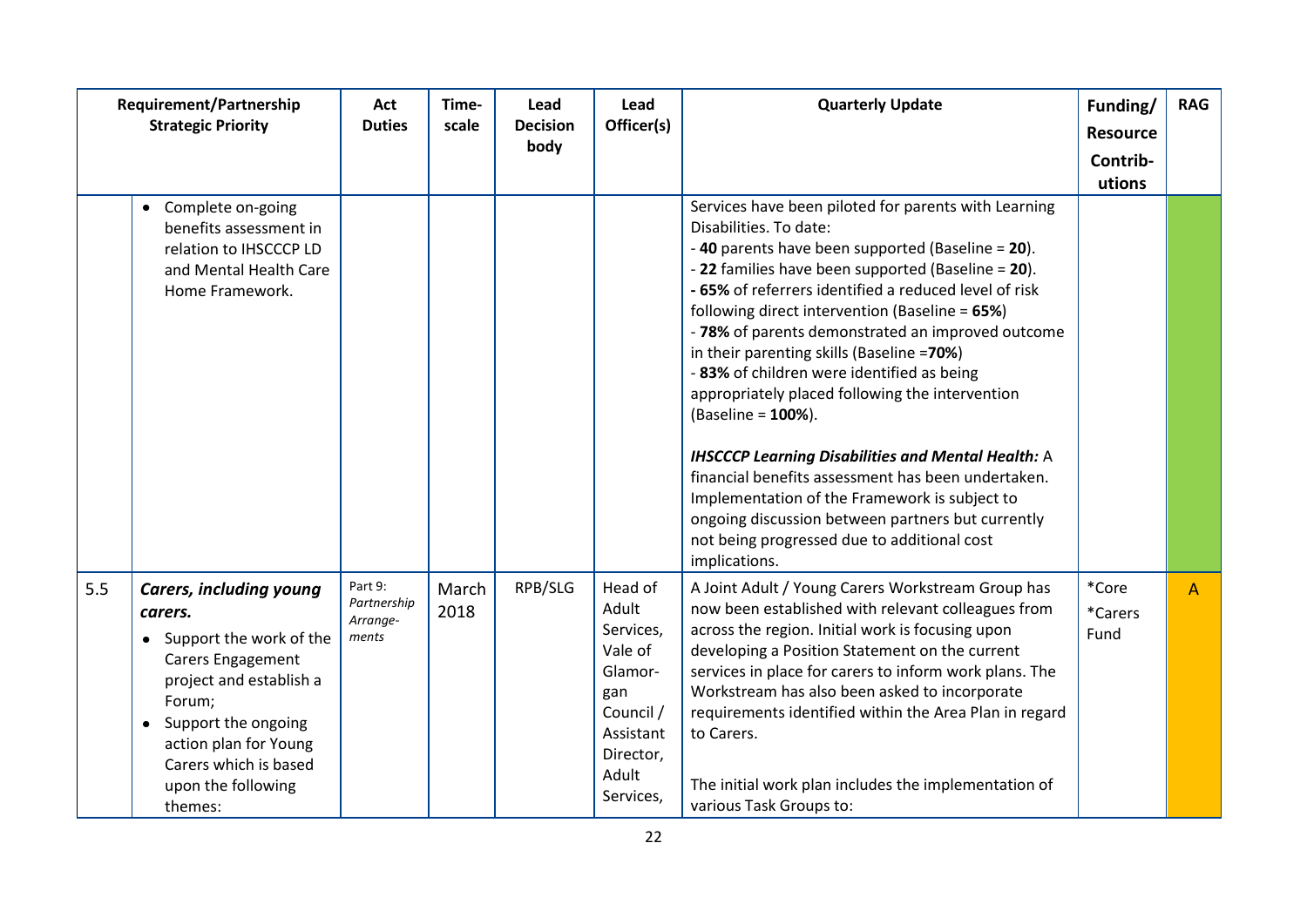|     | <b>Requirement/Partnership</b><br><b>Strategic Priority</b>                                                                                                                                                                                                                                                                                                                                           | Act<br><b>Duties</b>                        | Time-<br>scale | Lead<br><b>Decision</b><br>body | Lead<br>Officer(s)                                                                                               | <b>Quarterly Update</b>                                                                                                                                                                                                                                                                                                                                                                                                                                                                                                                                                                                                                  | Funding/<br><b>Resource</b><br>Contrib-<br>utions | <b>RAG</b> |
|-----|-------------------------------------------------------------------------------------------------------------------------------------------------------------------------------------------------------------------------------------------------------------------------------------------------------------------------------------------------------------------------------------------------------|---------------------------------------------|----------------|---------------------------------|------------------------------------------------------------------------------------------------------------------|------------------------------------------------------------------------------------------------------------------------------------------------------------------------------------------------------------------------------------------------------------------------------------------------------------------------------------------------------------------------------------------------------------------------------------------------------------------------------------------------------------------------------------------------------------------------------------------------------------------------------------------|---------------------------------------------------|------------|
|     | - Partnership:<br>implementation of an<br>assessment toolkit;<br>- Awareness Raising:<br>roll-out of a generic<br>training package;<br>- Educational<br>Framework: roll out<br>of the Young Carers in<br><b>Schools Award</b><br>- Information<br>Framework.                                                                                                                                          |                                             |                |                                 | City of<br>Cardiff<br>Council                                                                                    | - review and prioritise current performance indicators,<br>- ensure the development of a future vision that<br>complies with both national and local requirements,<br>- bring together relevant funding streams.<br>Following a presentation at the RPB Development<br>Workshop on Preventative Interventions, it has been<br>agreed that the region should consider the potential<br>of joining the Ffrind I mi campaign and extending the<br>service to cover Cardiff and the Vale of Glamorgan.<br>Details of the Ffrind I Mi Campaign have been shared<br>with the Workstream Group to consider potential<br>linkages in the future. |                                                   |            |
| 5.6 | <b>Integrated Family Support</b><br>Services, including the<br>establishment of pooled<br>funds in relation to family<br>support functions<br>• Support the ongoing<br>work plan for<br><b>Integrated Family</b><br><b>Support Services;</b><br>Continue to take<br>$\bullet$<br>domestic abuse<br>referrals in line with<br>extended criteria<br>On-going work to<br>$\bullet$<br>support those with | Part 9:<br>Partnership<br>Arrange-<br>ments | On-<br>going   | RPB/SLG                         | Assistant<br>Director-<br>Children's<br>Services,<br>Cardiff<br>Council/<br>Vale of<br>Glam-<br>organ<br>Council | The <b>Annual Report</b> was published and a presentation<br>on current priorities was made to the Regional<br>Partnership Board on 1 <sup>st</sup> February 2018 outlining the<br>positive progress made so far, the current status of<br>the service and its plans for the future. A further<br>update will be diarised for the RPB in 2018-19.                                                                                                                                                                                                                                                                                        | *Core                                             | G          |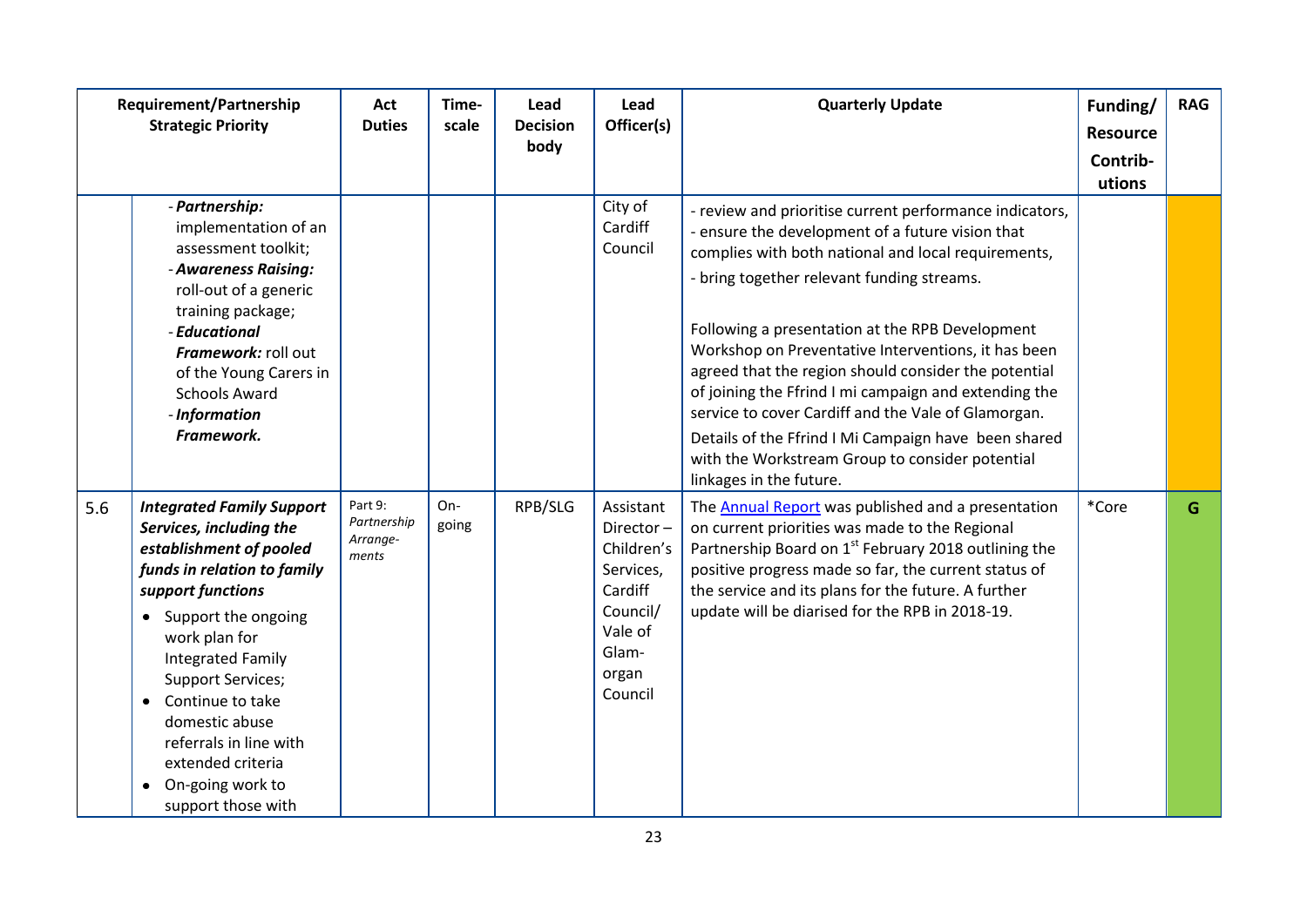|     | Requirement/Partnership<br><b>Strategic Priority</b>                                                                                                                                                                                                                                                                                                    | Act<br><b>Duties</b>                            | Time-<br>scale | Lead<br><b>Decision</b><br>body | Lead<br>Officer(s)                                       | <b>Quarterly Update</b>                                                                                                                                                                                                                                                                                                                                                                                                                                                                                                | Funding/<br><b>Resource</b><br>Contrib-<br>utions | <b>RAG</b> |
|-----|---------------------------------------------------------------------------------------------------------------------------------------------------------------------------------------------------------------------------------------------------------------------------------------------------------------------------------------------------------|-------------------------------------------------|----------------|---------------------------------|----------------------------------------------------------|------------------------------------------------------------------------------------------------------------------------------------------------------------------------------------------------------------------------------------------------------------------------------------------------------------------------------------------------------------------------------------------------------------------------------------------------------------------------------------------------------------------------|---------------------------------------------------|------------|
|     | adverse childhood<br>experiences                                                                                                                                                                                                                                                                                                                        |                                                 |                |                                 |                                                          |                                                                                                                                                                                                                                                                                                                                                                                                                                                                                                                        |                                                   |            |
| 5.7 | <b>Children with complex</b><br>needs due to disability or<br>illness.<br>Continue<br>$\bullet$<br>implementation of the<br>pilot to integrate<br>services for children<br>with complex needs<br>specifically, those with<br><b>Continuing Care status</b><br>and those young people<br>with pending requests<br>for assessment for<br>Continuing Care. | Part 9:<br>Partnersh<br>ip<br>Arrange-<br>ments | March<br>2018  | RPB/SLG                         | Director<br>of Social<br>Services,<br>Cardiff<br>Council | Work to deliver the Disability Future Programme<br>continues with positive progress displayed across the<br>majority of workstreams.<br>An enhanced multi-agency workforce has now been<br>established to pilot an integrated, co-ordinated<br>approach for children with complex needs to reduce<br>waste and variation. The project is completing a re-<br>design phase for 2018-19 to take account of skill mix<br>availability.<br>94 children have been referred so far (Baseline = 65).                          | *Core<br>$*$ ICF                                  | A          |
| 5.8 | <b>Integrated Autism Service</b><br>Continued development of<br>an Integrated Autism<br>Service for Cardiff & Vale in<br>line with the national<br>development plan                                                                                                                                                                                     | Part 9:<br>Partnersh<br>ip<br>Arrange-<br>ments | March<br>2018  | RPB/SLG                         | Director<br>of Social<br>Services,<br>Cardiff<br>Council | The Integrated Autism Service was launched<br>successfully in September 2017. Reporting against<br>agreed Welsh Government outcomes has been<br>undertaken as part of the quarterly reporting.<br>44 adults have been accepted by the team for ongoing<br>assessment and diagnosis;<br>112 adults and 9 children have received support and<br>intervention;<br>12 parents / carers have received group intervention.<br>The adult diagnostic assessment waiting time is 7<br>months, a reduction of 2 months since the | ICF                                               | G          |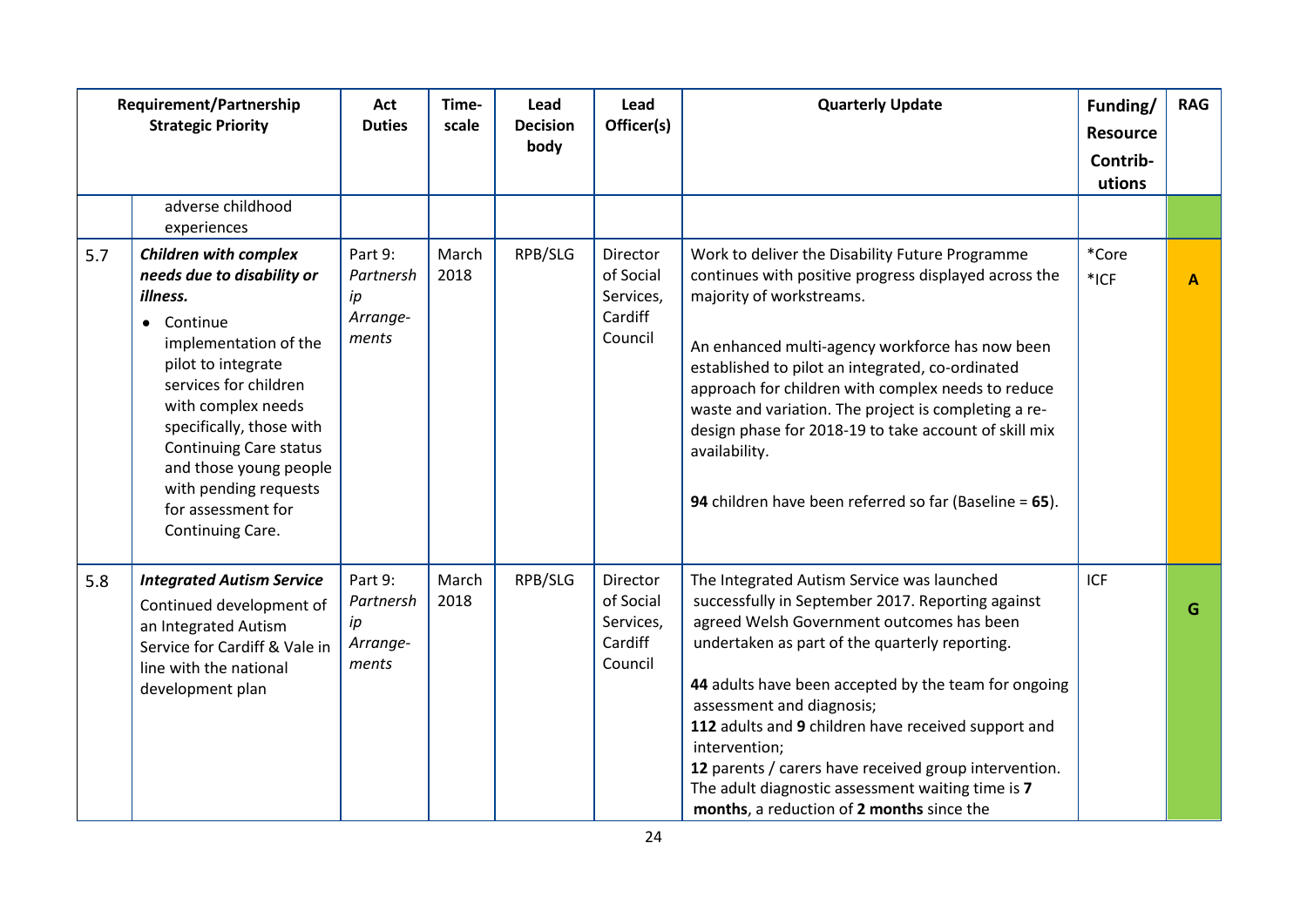|     | Requirement/Partnership<br><b>Strategic Priority</b>                                                                                                                                                                                                                                                                                 | Act<br><b>Duties</b>                                                | Time-<br>scale | Lead<br><b>Decision</b><br>body | Lead<br>Officer(s)                                                    | <b>Quarterly Update</b>                                                                                                                                                                                                                                                                                                                                                                                                                                                                                                                                                                                                                                                                                                                                                                                                                                                                                                                                                     | Funding/<br><b>Resource</b><br>Contrib- | <b>RAG</b> |
|-----|--------------------------------------------------------------------------------------------------------------------------------------------------------------------------------------------------------------------------------------------------------------------------------------------------------------------------------------|---------------------------------------------------------------------|----------------|---------------------------------|-----------------------------------------------------------------------|-----------------------------------------------------------------------------------------------------------------------------------------------------------------------------------------------------------------------------------------------------------------------------------------------------------------------------------------------------------------------------------------------------------------------------------------------------------------------------------------------------------------------------------------------------------------------------------------------------------------------------------------------------------------------------------------------------------------------------------------------------------------------------------------------------------------------------------------------------------------------------------------------------------------------------------------------------------------------------|-----------------------------------------|------------|
|     |                                                                                                                                                                                                                                                                                                                                      |                                                                     |                |                                 |                                                                       | introduction of the new service.<br>6 adults have demonstrated an improvement in<br>anxiety measures so far.<br>4 adults have demonstrated an improvement in<br>depression measures so far.                                                                                                                                                                                                                                                                                                                                                                                                                                                                                                                                                                                                                                                                                                                                                                                 | utions                                  |            |
| 5.9 | Consider whether<br>alternative not for profit<br>business models will best<br>meet the well-being needs<br>of their local population<br>Further develop the<br>Cardiff & Vale Social<br>Vale Forum<br>Continue exploring<br>$\bullet$<br>greater development<br>and use of social<br>enterprises in relation<br>to care and support | Part 2: Code<br>of Practice<br>(General<br>Functions)<br>Section 16 | June<br>2017   | RPB/SLG                         | Assistant<br>Director-<br>Integrat-<br>ing Health<br>& Social<br>Care | A workshop was held in May 2017 to scope out the<br>terms of reference for the Social Value Forum and it<br>was agreed it would be developed as a 'virtual'<br>network to develop joint approaches and best<br>practice.<br>The first Social Value Forum event 'Understanding<br>procurement to deliver' innovative public services was<br>held on 7 <sup>th</sup> September. The workshop report can be<br>found here.<br>As part of the Social Value Forum, the Partnership has<br>appointed a number of 'champions' to help develop<br>the work in this area.<br>A Steering Group including the Champions, RPB third<br>sector representatives and statutory partners met in<br>November 2017 and discussed ideas in relation to<br>case studies, community benefits and defining social<br>value in tender documents. A further meeting took<br>place on 8 <sup>th</sup> February 2018 where it was agreed that a<br>template should be developed to encourage a social |                                         | G          |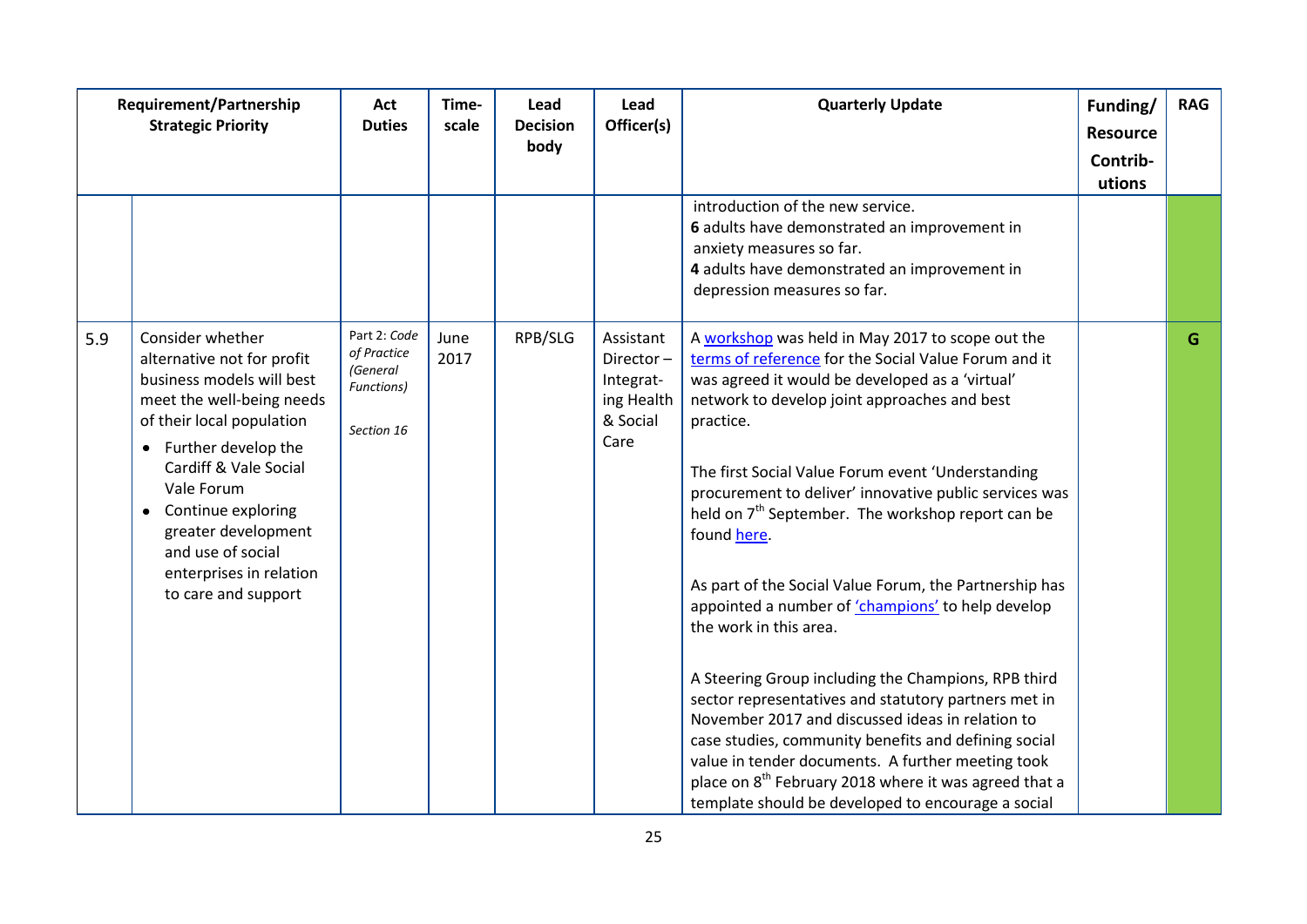|      | <b>Requirement/Partnership</b><br><b>Strategic Priority</b>                                                                             | Act<br><b>Duties</b>                             | Time-<br>scale | Lead<br><b>Decision</b><br>body | Lead<br>Officer(s)                                                                                                                | <b>Quarterly Update</b>                                                                                                                                                                                                                                                                                                                                                                                                                                                                                                                                                                                           | Funding/<br><b>Resource</b><br>Contrib- | <b>RAG</b> |
|------|-----------------------------------------------------------------------------------------------------------------------------------------|--------------------------------------------------|----------------|---------------------------------|-----------------------------------------------------------------------------------------------------------------------------------|-------------------------------------------------------------------------------------------------------------------------------------------------------------------------------------------------------------------------------------------------------------------------------------------------------------------------------------------------------------------------------------------------------------------------------------------------------------------------------------------------------------------------------------------------------------------------------------------------------------------|-----------------------------------------|------------|
|      |                                                                                                                                         |                                                  |                |                                 |                                                                                                                                   | value focus within the Invitation to Tender process for<br>partner organisations. A workshop will now be held<br>with Social Value Champions to consider a draft<br>proposal.                                                                                                                                                                                                                                                                                                                                                                                                                                     | utions                                  |            |
| 5.10 | Ensure that workforce<br>development plans are fit<br>for purpose in meeting the<br>emerging needs of the<br>integration agenda.        | Part 9:<br>Partnersh<br>ip<br>Arrange-<br>ments  | On-<br>going   | <b>RPB</b>                      | Director<br>of Social<br>Services,<br>Cardiff<br>Council                                                                          | The SLG received a presentation on the Cardiff and<br>Vale Care and Support Regional Workforce<br>Partnership in May 2017.<br>A facilitated RPB Workshop took place on 27 <sup>th</sup><br>November 2017 to identify scope and priorities for<br>wider action in relation to workforce issues. The<br>Director for Social Services within the Vale of<br>Glamorgan Council has now taken the lead for this<br>work and plans are being developed around ways of<br>working regionally to develop the existing 'Careforce'.<br>A further update will be brought to the Regional<br>Partnership Board over 2018-19. | *Core<br>*DTG                           | G          |
| 5.11 | *New Action* Ensure that<br>solutions are in place to<br>allow data sharing between<br>partners and across<br>organisational boundaries | Part 9:<br>Partner-<br>ship<br>Arrange-<br>ments | On-<br>going   | <b>RPB</b>                      | Senior<br>Manager<br>Perform-<br>ance and<br>Compl-<br>iance,<br>Perform-<br>ance and<br>Inform-<br>ation,<br>Cardiff<br>and Vale | This priority was identified within the RPB's workshop<br>focusing upon Preventative Interventions in<br>September 2017. Initial plans to develop data sharing<br>protocols between General Practitioners and External<br>Contractors are being re-designed in light of<br>stakeholder feedback. The revised plans were<br>discussed by the UHB Medical Director and Director of<br>Public Health and Information with a view to<br>establishing an implementation plan.                                                                                                                                          | *Core                                   | G          |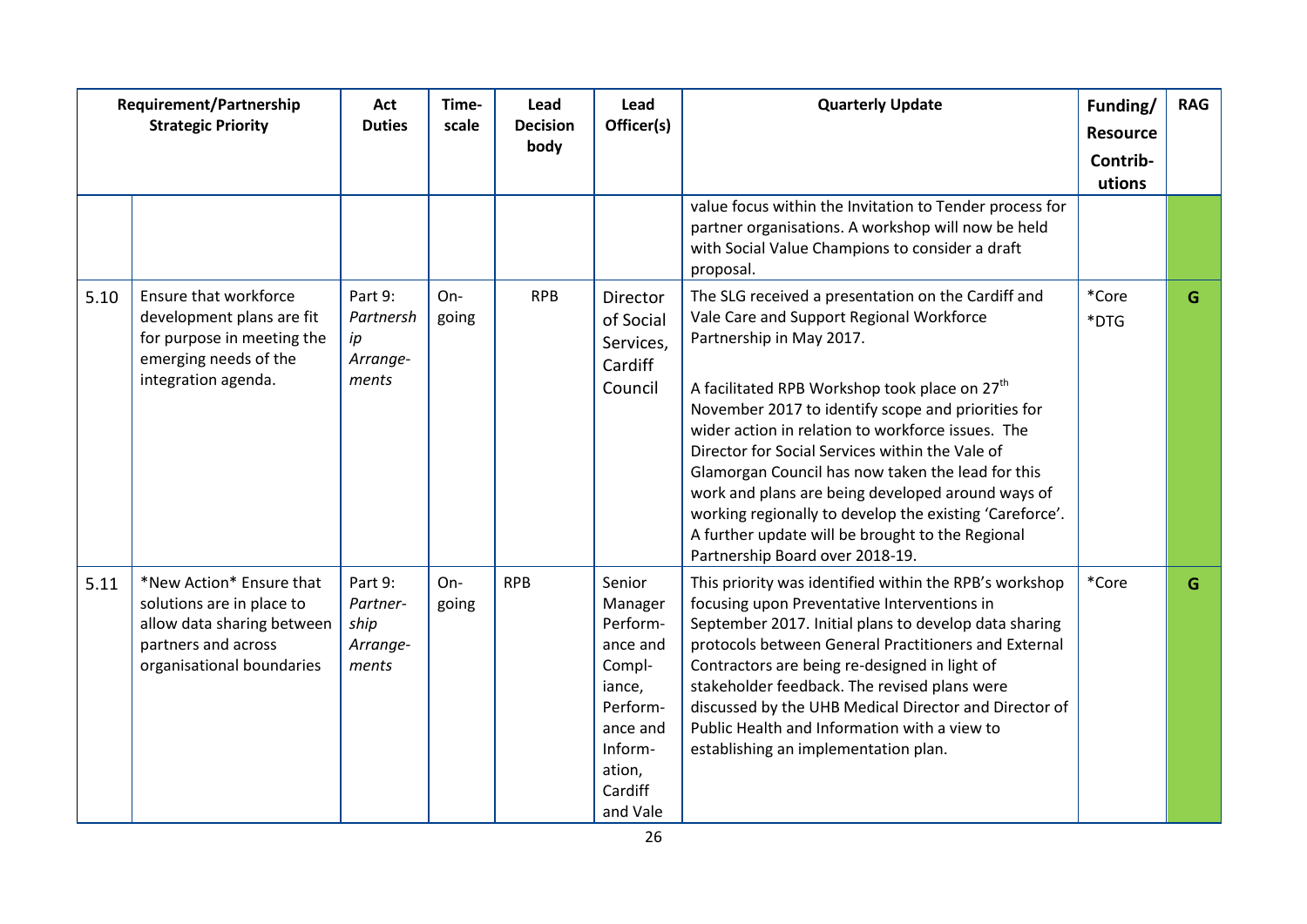|     | Requirement/Partnership<br><b>Strategic Priority</b>                                                                                                                                                                                                                                                                                                                                                                                                                                                                                                                                                                                                      | Act<br><b>Duties</b>                                  | Time-<br>scale | Lead<br><b>Decision</b><br>body | Lead<br>Officer(s)                                                                                           | <b>Quarterly Update</b>                                                                                                                                                                                                                                                                                                                                                                                                                                                                                                                                                                                                                                                                                                                                                                                                                                                                                                                                                                                                                                                                                                                                                                                                                                                                                                                                                                                                                                                                   | Funding/<br><b>Resource</b><br>Contrib-<br>utions | <b>RAG</b> |
|-----|-----------------------------------------------------------------------------------------------------------------------------------------------------------------------------------------------------------------------------------------------------------------------------------------------------------------------------------------------------------------------------------------------------------------------------------------------------------------------------------------------------------------------------------------------------------------------------------------------------------------------------------------------------------|-------------------------------------------------------|----------------|---------------------------------|--------------------------------------------------------------------------------------------------------------|-------------------------------------------------------------------------------------------------------------------------------------------------------------------------------------------------------------------------------------------------------------------------------------------------------------------------------------------------------------------------------------------------------------------------------------------------------------------------------------------------------------------------------------------------------------------------------------------------------------------------------------------------------------------------------------------------------------------------------------------------------------------------------------------------------------------------------------------------------------------------------------------------------------------------------------------------------------------------------------------------------------------------------------------------------------------------------------------------------------------------------------------------------------------------------------------------------------------------------------------------------------------------------------------------------------------------------------------------------------------------------------------------------------------------------------------------------------------------------------------|---------------------------------------------------|------------|
|     |                                                                                                                                                                                                                                                                                                                                                                                                                                                                                                                                                                                                                                                           |                                                       |                |                                 | <b>UHB</b>                                                                                                   |                                                                                                                                                                                                                                                                                                                                                                                                                                                                                                                                                                                                                                                                                                                                                                                                                                                                                                                                                                                                                                                                                                                                                                                                                                                                                                                                                                                                                                                                                           |                                                   |            |
|     | 6. Cardiff and Vale Welsh Community Care Information System Regional Collaboration Model                                                                                                                                                                                                                                                                                                                                                                                                                                                                                                                                                                  |                                                       |                |                                 |                                                                                                              |                                                                                                                                                                                                                                                                                                                                                                                                                                                                                                                                                                                                                                                                                                                                                                                                                                                                                                                                                                                                                                                                                                                                                                                                                                                                                                                                                                                                                                                                                           |                                                   |            |
| 6.1 | <b>Development of WCCIS</b><br>across the region<br>• To support the ongoing<br>implementation plan<br>for WCCIS.<br>Business analysis,<br>$\bullet$<br>development and<br>implementation of the<br>WCCIS product in the<br>Vale of Glamorgan,<br>including system<br>structures to support<br>Cardiff Council and the<br>UHB adoption of the<br>same system structures<br>at a later date;<br>• Specification and<br>agreement on<br>requirements to<br>support deployment<br>orders for Cardiff<br>Council and the UHB;<br>Initial business analysis<br>$\bullet$<br>for Cardiff Council and<br>UHB services to affirm<br>'as is' working<br>practices. | Part 2: Code<br>of Practice<br>(General<br>Functions) | March<br>2018  | <b>SLG</b>                      | Deputy<br>Director,<br>Primary,<br>Commun-<br>ity and<br>Inter-<br>mediate<br>Care,<br>Cardiff &<br>Vale UHB | Vale of Glamorgan Council: go-live achieved on 27 <sup>th</sup><br>November. The benefits of the new system are<br>already being experienced from being able to access a<br>shared record across the live WCCIS sites in other<br>parts of Wales.<br><b>Cardiff Council:</b> the Social Services Directorate and the<br>Council's commitment to implementing a Welsh<br><b>Community Care Information System remains</b><br>unchanged. However the extensive testing it has<br>undertaken has been unable to evidence that WCCIS<br>is yet able to meet the Council's business needs, or<br>that it can sustain a safe and reliable platform for<br>operational purposes over the short to medium term.<br>Cardiff Council will continue work with UHB<br>colleagues to identify how any challenges to<br>implementation will be overcome at a future date.<br><b>Cardiff and Vale UHB:</b> The UHB supports, in principle,<br>WCCIS as a tool to support transformation and<br>integrated care. The UHB intends to adopt the tool as<br>part of a transformation approach to deliver the<br>benefits of further integration and the shared record.<br>The timing of this will be based on an objective<br>assessment, however as the UHB already has a well-<br>functioning IT system for community services and<br>mental health this will reposition a deployment to the<br>later stages of the programme, enabling LHBs without<br>a community IT system to deploy as a priority. The | *Core<br>*ICF                                     | A          |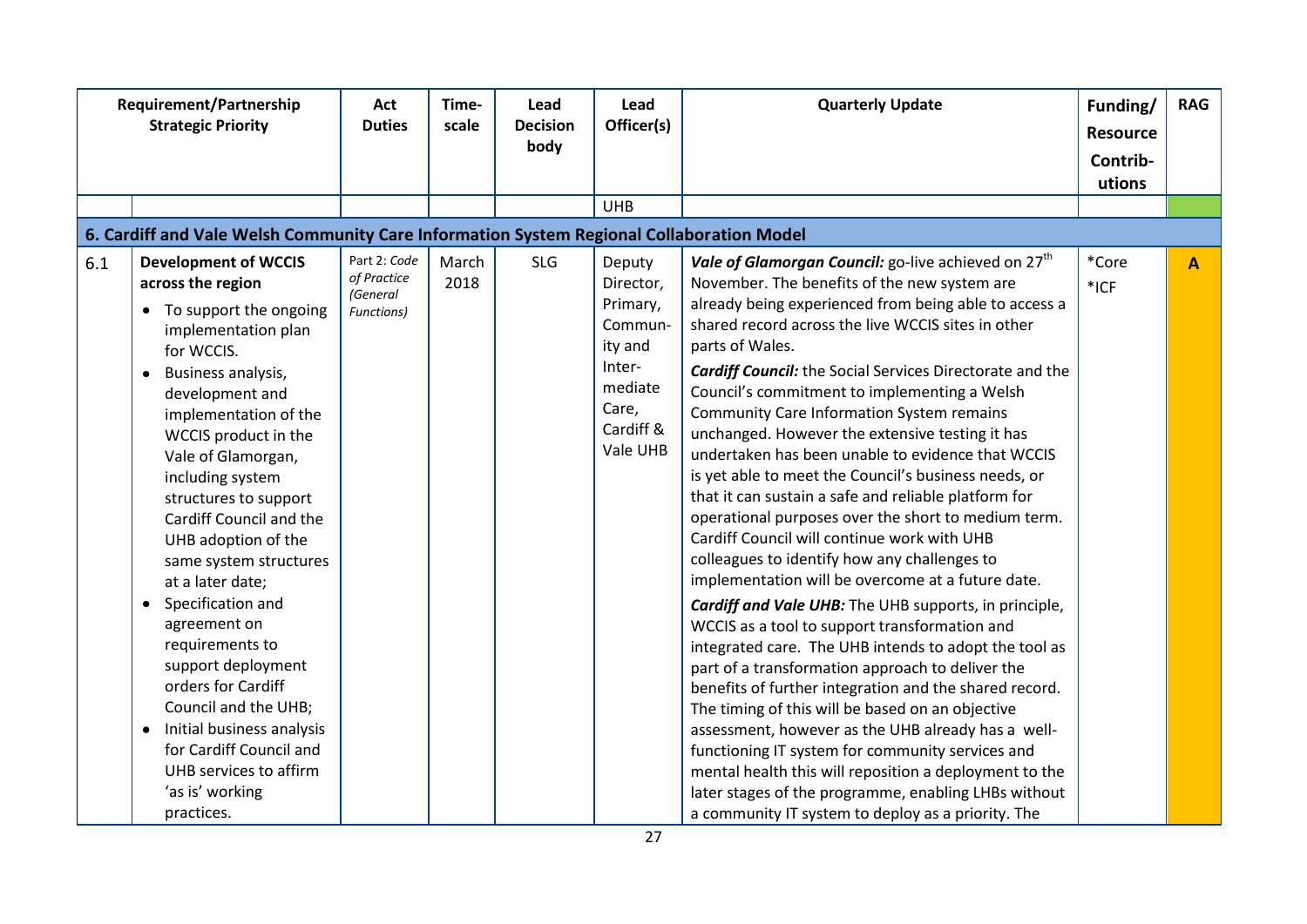| Requirement/Partnership<br><b>Strategic Priority</b> |                                                                                                                                                                                                                                                                                                                                                                                                    | Act<br><b>Duties</b>                        | Time-<br>scale | Lead<br><b>Decision</b><br>body | Lead<br>Officer(s)                                                                                                          | <b>Quarterly Update</b>                                                                                                                                                                                                                                                                                                                                                                                                                                                                                                                                                                                                               | Funding/<br><b>Resource</b><br>Contrib-<br>utions | <b>RAG</b> |
|------------------------------------------------------|----------------------------------------------------------------------------------------------------------------------------------------------------------------------------------------------------------------------------------------------------------------------------------------------------------------------------------------------------------------------------------------------------|---------------------------------------------|----------------|---------------------------------|-----------------------------------------------------------------------------------------------------------------------------|---------------------------------------------------------------------------------------------------------------------------------------------------------------------------------------------------------------------------------------------------------------------------------------------------------------------------------------------------------------------------------------------------------------------------------------------------------------------------------------------------------------------------------------------------------------------------------------------------------------------------------------|---------------------------------------------------|------------|
|                                                      |                                                                                                                                                                                                                                                                                                                                                                                                    |                                             |                |                                 |                                                                                                                             | UHB still intends to time deployment to be<br>synchronised with the larger local authority in the<br>region - Cardiff Council - and will continue to work to<br>deploy regionally.<br>Regional: The region has taken a unique approach<br>within Wales by ensuring the design of the system is<br>focused upon a region-wide service model that is led<br>by service need.                                                                                                                                                                                                                                                            |                                                   |            |
| 7.                                                   | <b>Delivery Infrastructure</b>                                                                                                                                                                                                                                                                                                                                                                     |                                             |                |                                 |                                                                                                                             |                                                                                                                                                                                                                                                                                                                                                                                                                                                                                                                                                                                                                                       |                                                   |            |
| 7.1                                                  | Priorities for 2017-18:<br>Ensure there is an annual<br>resources agreement to<br>support the Regional<br>Partnership Board to<br>provide sufficient<br>resources for the<br>partnership arrangements<br>in accordance with section<br>167 of the Act. Particular<br>emphasis to be placed on<br>prioritising change capacity<br>within organisations to<br>accelerate<br>transformational change. | Part 9:<br>Partnership<br>Arrange-<br>ments | April<br>2017  | SLG/RPB                         | <b>Directors</b><br>of Social<br>Services<br>and<br>Director<br>of<br>Strategy<br>and<br>Planning,<br>Cardiff &<br>Vale UHB | The 2017-18 budget was approved in quarter 1 of<br>2017-18, noting the use of ICF funding to support<br>service integration for citizens whilst also supporting<br>longer term planning and development.<br>RPB agendas have been focused on key partnership<br>priorities which in turn have helped to promote wider<br>cultural change and / or facilitate that available<br>capacity is focused upon accelerating change e.g. ICF<br>capital funding has been allocated to undertaking<br>baseline exercise on accommodation for Older People.<br>This will in turn inform future Housing /<br>Accommodation plans for the future. |                                                   | G.         |
| 7.2                                                  | Development of a Regional<br><b>Communications Strategy</b><br>to complement the<br>National Strategy being                                                                                                                                                                                                                                                                                        | Part 9:<br>Partnership<br>Arrange-<br>ments | On-<br>going   | SLG/RPB                         | Assistant<br>Director-<br>Integrat-<br>ing Health                                                                           | To date 2 RPB Development Sessions has taken place<br>with a focus upon Preventative Interventions and<br>Workforce Development. Other workshops focusing<br>upon Pooled Budgets, Procurement, GoodGym and                                                                                                                                                                                                                                                                                                                                                                                                                            | *Core<br>$*$ ICF<br>*DTG                          | G          |